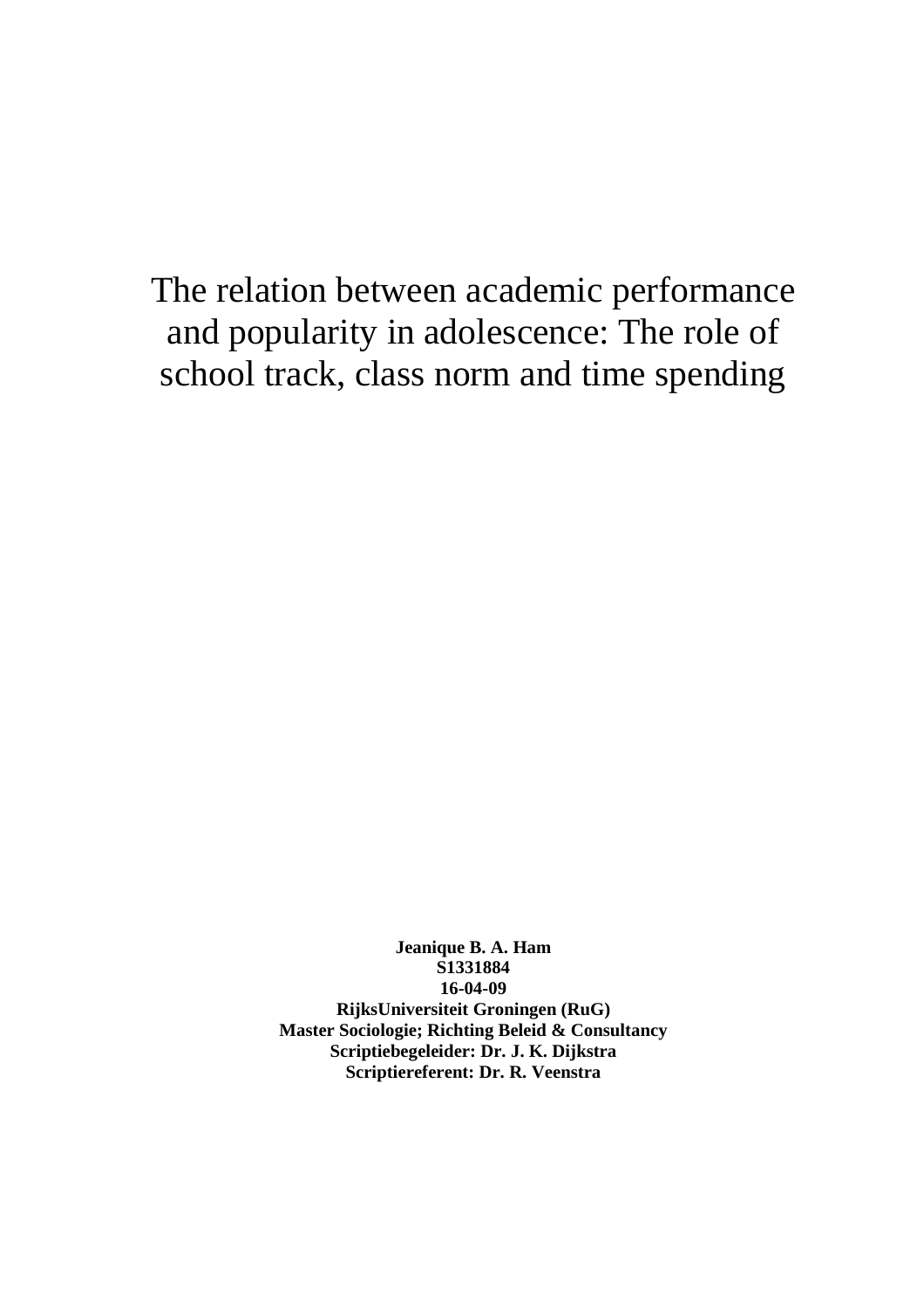#### **Samenvatting**

In deze studie is onderzocht (1) in hoeverre academische prestaties samenhangt met populariteit tijdens de adolescentie. Verder is gekeken (2) in welke mate deze relatie gemodereerd werd door schoolniveau en door de norm in de klas en (3) in welke mate tijdsbesteding de relatie tussen academische prestaties en populariteit medieert. De data die gebruikt worden in het onderzoek zijn een onderdeel van het TRAILS onderzoek (Tracking Adolescents' Individual Lives' Survey). Dit is een longitudinaal onderzoek naar de ontwikkeling van (pre)adolescenten, die wonen in vijf Nederlandse Noordelijke gemeenten. Er is gebruik gemaakt van data van 3312 respondenten (49,4% meisje; *M* leeftijd = 13.60, *SD*  $= 0.66$ ). De hypothesen zijn onderzocht met behulp van een multilevel regressieanalyse. De resultaten laten zien dat er een significante negatieve relatie bestaat tussen academische prestaties en populariteit. Dit geldt vooral voor het "HAVO". Binnen het "Speciaal Voortgezet Onderwijs" is daarentegen de relatie tussen academische prestaties en populariteit positief. Verder blijkt dat tijdsbesteding de relatie tussen academische prestaties en populariteit medieert. Dit betekent dat de invloed die academische prestaties eerst had op populariteit er niet meer is wanneer tijdsbesteding toegevoegd wordt aan het regressiemodel. De resultaten laten geen significante verschillen tussen jongens en meisjes zien. Ten slotte worden alle resultaten besproken, net zoals suggesties voor toekomstig onderzoek.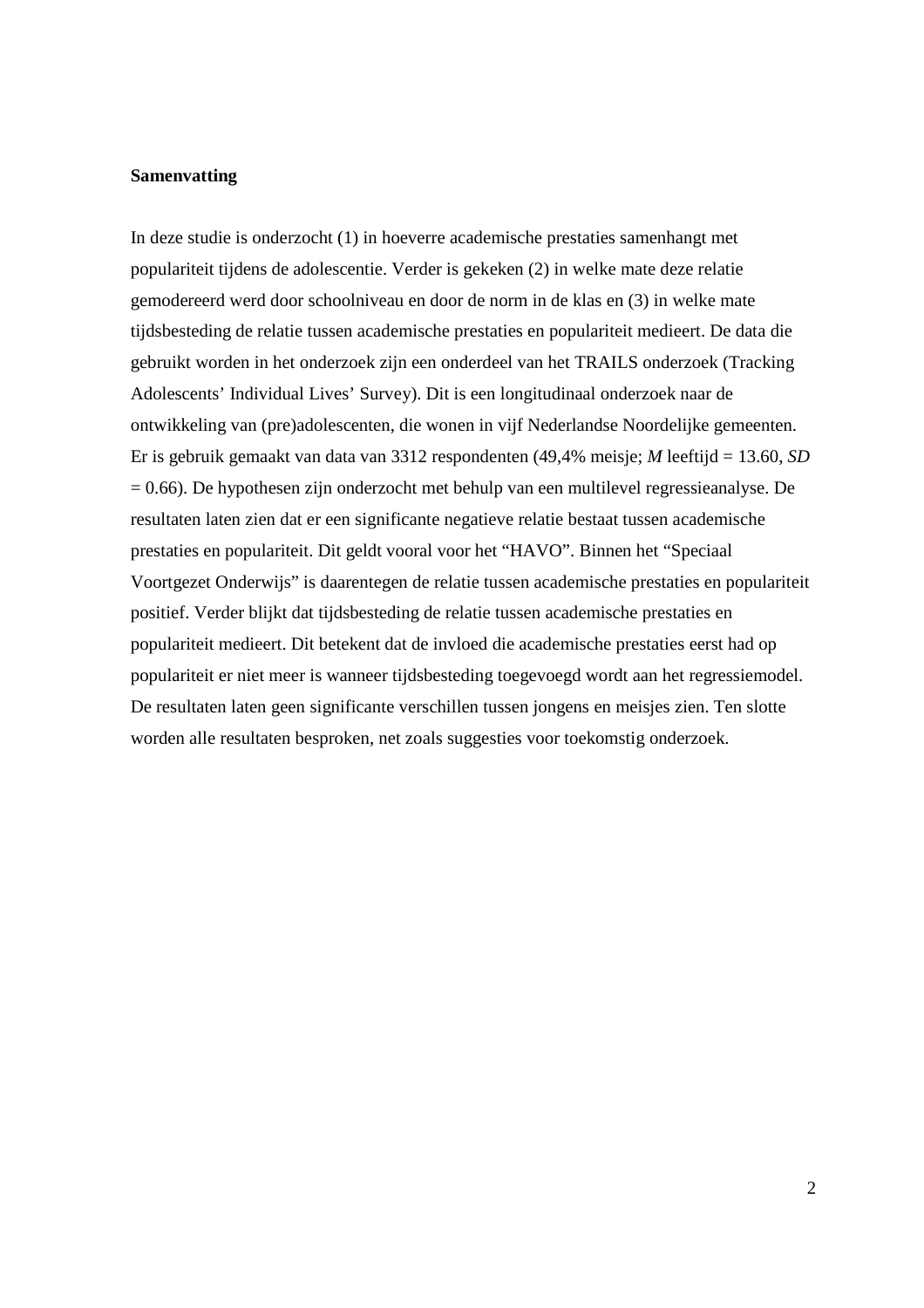## **The relation between academic performance and popularity in adolescence: The role of school track, class norm and time spending.**

During adolescence, popularity plays an important role. Who belongs to the in-group and who does not? In the past few years there has been a rise in the research on status during adolescence. Researchers recognize the importance of children's peer relations and it's influence on their social and emotional development. They found that there is a changing appreciation by peers for academic performance in the period from being a child to being an adolescent. The present research focuses on the relationship between academic performance and popularity in adolescence. Is there really a relationship between the two and could particular conditions, that is, the class norm, school track and time spending, play a role in this relation?

In previous studies about status there is a difference made between likeability and popularity. Likeability refers to adolescents who are well liked among peers. They are characterized by prosocial behavior and the absence of antisocial behavior. Popularity refers to the extent to which adolescents are visible, dominant in their peer group and considered as attractive for affiliation. Popular adolescents are known for their antisocial as well as positive characteristics, such as prosocial behavior, athletic abilities and physical attractiveness (Dijkstra, Lindenberg, Verhulst, Ormel & Veenstra, 2009; LaFontana & Cillessen, 2002; Lease et al., 2002; Luthar & Mc-Mahon, 1996). Despite some overlap, both forms of status are identified as distinct concepts (Parkhurst & Hopmeyer, 1998) but there is a gender difference. For girls the correlation between likeability and popularity is high; for boys this correlation is lower (Cillessen & Mayeux, 2004).

The present study focuses on the notion of popularity. As mentioned earlier, popularity is related to various positive and negative characteristics in adolescence, such as antisocial and prosocial behavior, aggression, attractiveness and athleticism (Dijkstra et al., 2009; LaFontana & Cillessen, 2002; Lease et al., 2002; Luthar & Mc-Mahon, 1996). Popular adolescents' positive characteristics are features that represent health and reproductive success, like athletic abilities, physical attractiveness and prosociality. But popularity is also positively correlated with antisocial behaviors such as substance use, disruptiveness, physical aggression, bullying and relational aggression (Dijkstra et al., 2009). This means that popular adolescents do not have to be well liked to be popular. Previous research has shown that in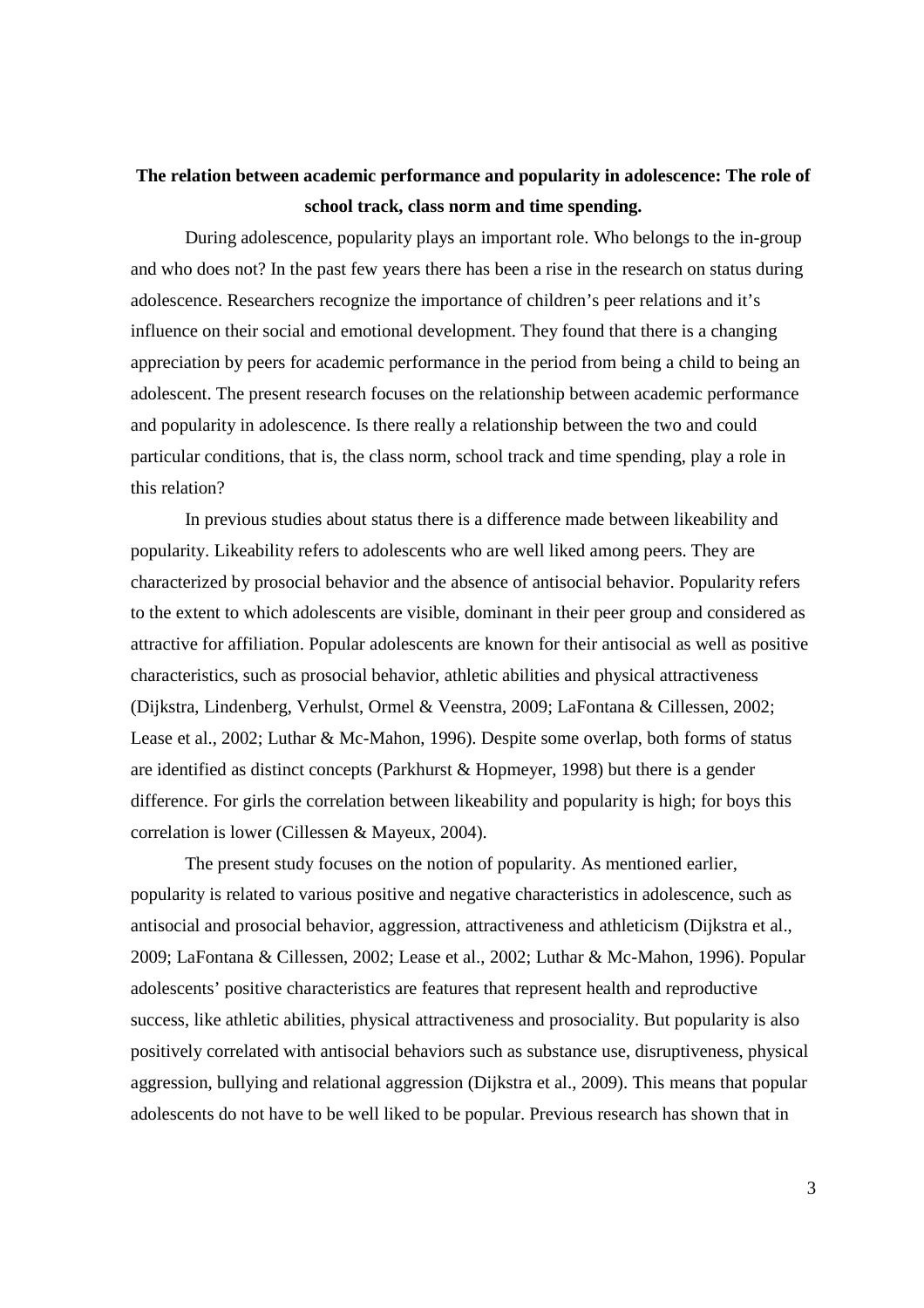both elementary and middle school, popular girls are among the most disliked (Adler, Kless & Adler, 1992; Eder, 1985). They were seen as very athletic, as class leaders but they also manipulate friendships. Popular boys were seen as cool, athletic, antisocial, aggressive and physical competent (Rodkin, Farmer, Pearl & Van Acker, 2000). Again, there is a difference between boys and girls, the link between popularity and relational aggression is stronger for girls than for boys (Rose, Swenson & Waller, 2004).

Popularity is also related to academic performance. During adolescence, popularity is significantly negatively related to academic performance (Anderman, 1999; Gorman, Kim & Schimmelbusch, 2002; Parkhurst & Hopmeyer, 1998). This means that popular adolescents are characterized by low academic performance. Whereas in elementary school children who had an above average academic performance were significantly considered more likeable (Berghout Austin & Draper, 1984; Miller, 1956). If they had a below average academic performance they were significantly more rejected than the children who scored above average. This shows that in elementary school popularity and academic performance are positively related, whereas in adolescence they are negatively related to each other. Apparently, a shift occurs throughout time in the appreciation towards academic performance.

Most of the research that has been conducted on adolescents' academic performance in relation to popularity supports the idea that popular children do not perform very well in school, that is, popularity is negatively related to academic performance (Anderman, 1999; Gorman, et al., 2002; Parkhurst & Hopmeyer, 1998). There are differences and similarities in gender. Popular girls did not show high academic performance and were highly work avoidant (De Bruyn & Cillessen, 2006). For sixth grade African American girls popularity was correlated with low academic performance. These girls showed low effort, high disruptive behavior and did not try to get good grades (Kiefer & Ryan, 2008). This was similar for boys; boys of minority groups nominated low academic achievers as their most admired and respected male peers (Graham, Taylor & Hudley, 1998). However, it is also shown that popular boys score average on academic performance and popular girls score above average on academic performance (Rodkin et al., 2000). Another gender difference is that girls, more than boys, achieve popularity by social success (Eder, 1985).

In sum, it is seen that many studies report that popular adolescents are low academic achievers. However, most of the prior research about this subject has been done in the United

4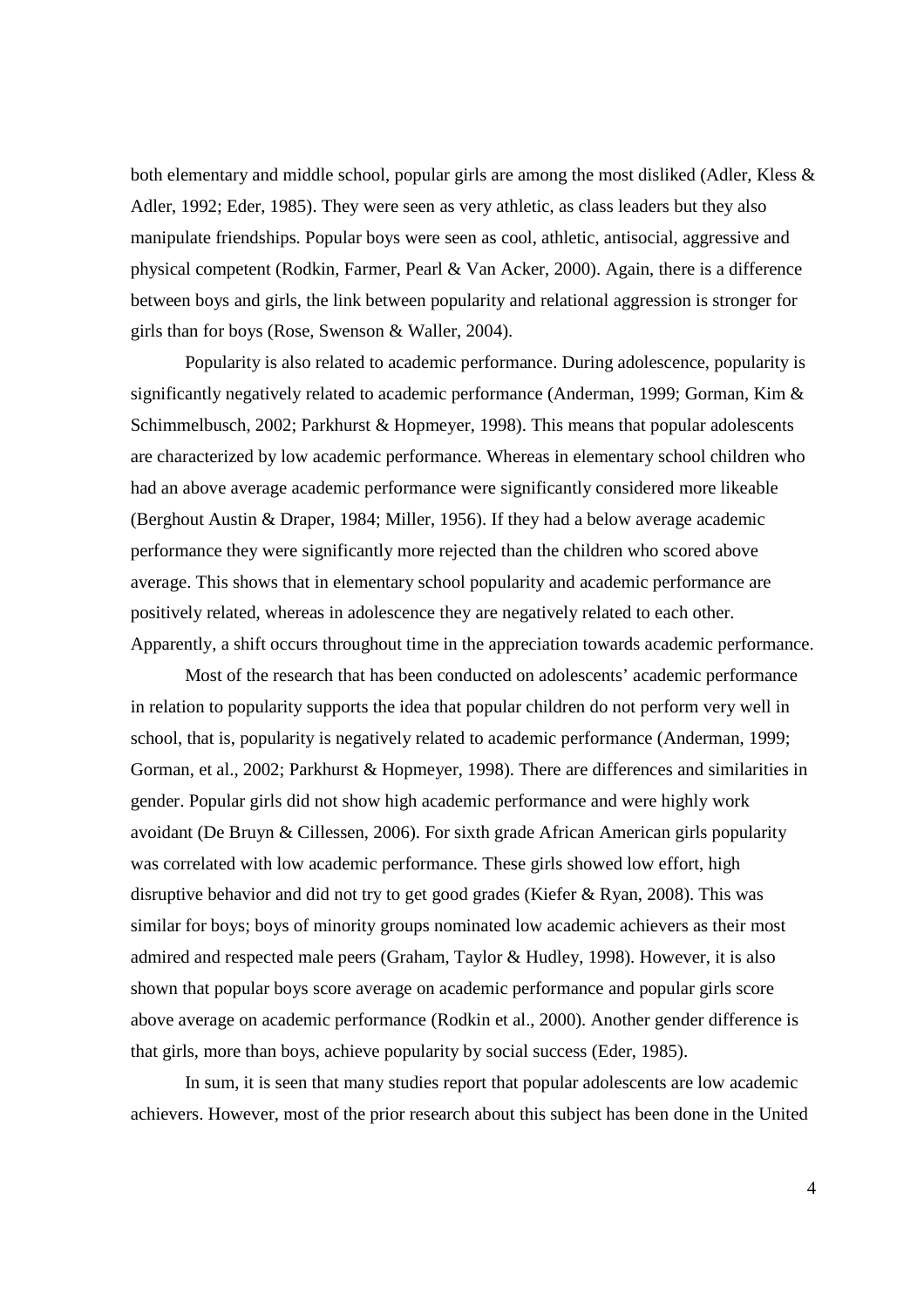States. The US has a system that allows students from different academic levels to participate in one class. Consequently, we do not know whether predicting popularity with academic performance is different for various school tracks. For example, it could be that the negative relation between academic performance and popularity particularly holds for upper school tracks. Therefore, this research is done in the Netherlands, where children with the same academic level are brought together into the same school track. The aim of this study is to see to what extent academic performance can predict popularity, and to what extent this relation is moderated by school track.

Moreover, the class norm is taken into account when looking at this relation because this could influence the role academic performance plays in predicting popularity. Finally, adolescents' time spending (going out, hanging around with friends, shopping) is taken into account, because this could be a variable that mediates the relation between academic performance and popularly.

## **Theoretical Frame**

Popularity is a primary goal for most adolescents. This idea is a part of the goal framing theory (Lindenberg, 2006). This approach its central idea is that various goals "frame" one's perception. This underlies what they do, how people assess the situation and what alternatives there are. It reasons that people's perception and actions are in favor of the goals they want to achieve. The way in which a goal is achieved, can be influenced by other goals which are activated at the same time. The social context also plays a role in influencing an individual and his or her goals. Our goals influence what we like and dislike; what we like are objects that facilitate our goals and what we do not like are object that stand in the way of our goals. To achieve or maintain a high status position is an important goal for adolescents. To reach this goal adolescents may want to actively distinguish themselves from their peers.

This idea stems from the features theory. The features theory suggests that when an individual has attractive characteristics that others in the social group do not posses (e.g. prosociality), one becomes more attractive to peers (Bukowski, Sippola & Newcomb, 2000). Peers who stand out in easily observable ways are attractive to their peer group.

The question is then what features do contribute to popularity in adolescence? It has been argued that adolescents actively try to reach their popularity goal by bridging the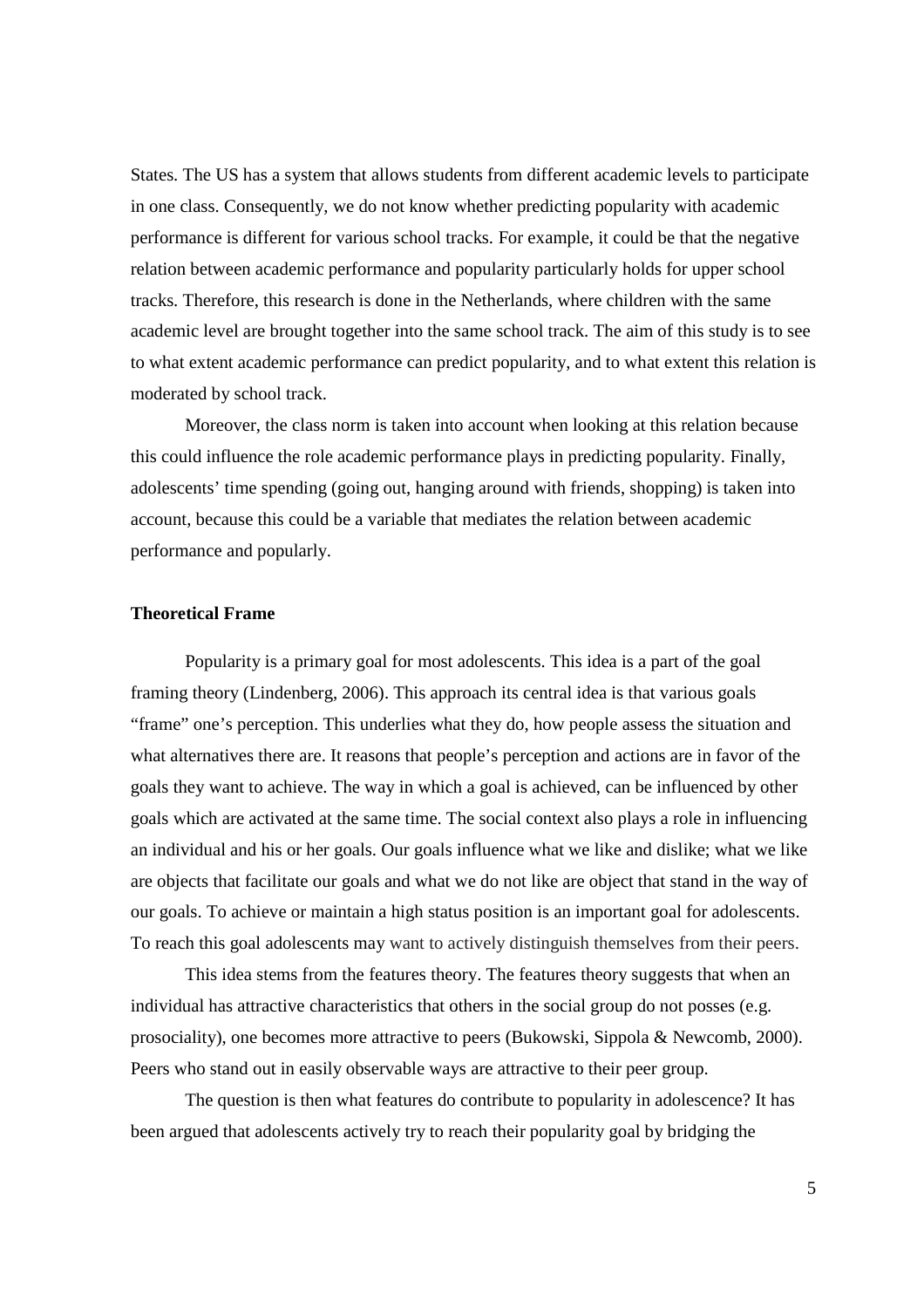maturity gap (Dijkstra et al., 2009; Moffitt, 1993). The maturity gap theory reasons that adolescents become biologically mature but are still treated as children by their environment and adults. They try to emphasis their maturity and try to bridge this gap by using antisocial behavior, (under)achieving academically or using alcohol and drugs. Their goal is to obtain the admiration of their peers and show independence towards adults. While trying to fit in with the rest of their peer group, particular behaviors are used when it seems profitable. So, adolescents actively strive to reach their goal (popularity) through actively trying to bridge the maturity gap.

Academic (under)achievement could also be seen by peers as a distinguishing feature that help bridging the maturity gap by challenging parents and teachers authority, which in turn makes adolescents more attractive. Therefore we expect that academic performance is negatively related to popularity, particularly for boys.

However, attraction is also dependent upon the variability in features. When academic performance is taken into account, the adolescents who stand out in an easy observable way, whether this is a low academic achievement when the rest has a high academic achievement or vice versa, will be considered more attractive for affiliation in the peer group. This means whether low or high academic performance is seen as a mean of bridging this maturity gap depends on contextual conditions.

## *School track and class norm*

Previous research concluded that academic performance can influence popularity on the individual level. The group level (the social context) can also influence the popular status of adolescents. Popularity is dependent upon the interaction between the individual and the social context. There has been an increased emphasis on the fit of the features of an adolescent in their social context (Gifford-Smith & Brownell, 2002). Features of the peer group interact with the characteristics of the adolescent to influence social status. This concept is best explained with help of the "person-group dissimilarity" model of Wright, Giammarino and Parad (1986). This model suggests that deviation from the norm in a group might lead to lower acceptance (and in reverse, to higher rejection). The norm in a group is derived from the behavior of all the adolescents in the group: a mean level of a particular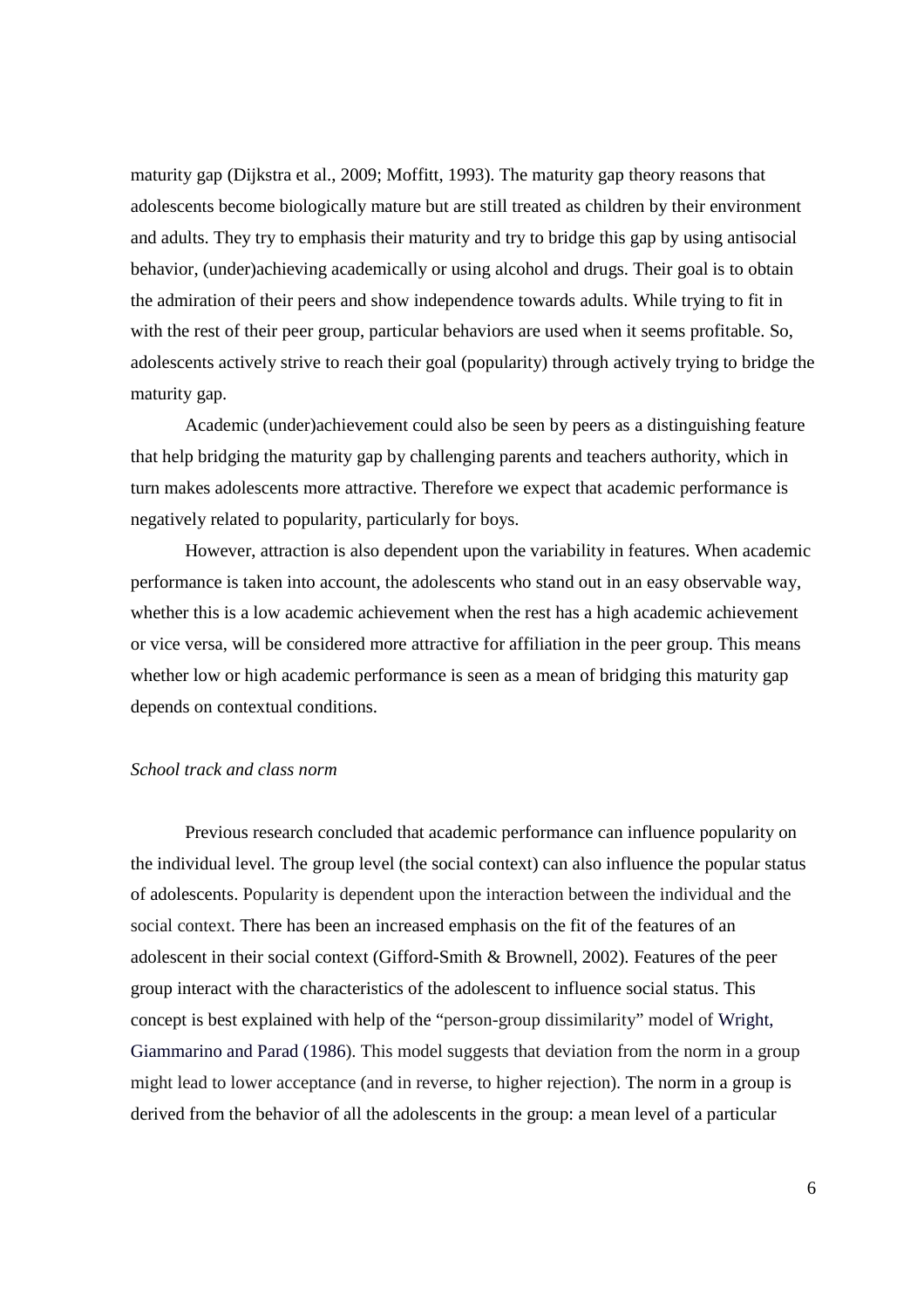behavior. Most research about this subject used this model to explain acceptance and rejection in the group environment. In the present study the person-group dissimilarity model is applied in two ways: school track and class' norm.

First, we look at the class norm for academic performance. When a particular form of behavior is very present in a class (normative behavior) this becomes the norm. This norm could predict acceptance/rejection, which means that the social norm in the class sets the standard for being accepted by peers. Previous research revealed that when adolescents show similar behavior to that of their peers (the class environment), they were much more likely to be accepted. Vice versa, if one shows dissimilar behavior to that of their peers, the chance of being rejected by the rest of the class increases (DeRosier, Cillessen, Coie & Dodge, 1994). Difference in attitudes in a class could be a strong predictor for rejection from a peer group (Sentse, Scholte, Salmivalli & Voeten, 2007). Although previous studies focused on similarity among peers, the present study argues dissimilarity between peers is related to popularity. When one does not follow the norm in the class one becomes popular. Meaning that adolescents who have easily distinguishing features (those who stand out) are more popular. This follows in the line of the features theory; easily attractive observable features will make one more attractive to peers. Because of this group dynamic, the norm for academic performance in a class could moderate the relation between academic performance and popularity.

Second, we also examine the role of school track. The different tracks of middle school can be seen as the groups that hold a specific norm. School tracks might affect the relation between academic performance and popularity, because the various tracks in a school presumably have different norms for the relation between academic performance and popularity. The norm for academic performance will be higher in the upper school tracks than the norm in the bottom school tracks. This is because academic expectations from teachers and the school are higher in the upper school tracks.

Thus, the social context level (school track) influences the status of an individual as well as the individual level (academic performance). There could be a norm in a group (per school class and/or per school track) to (under)achieve academically which can influence the relation between academic achievement and popularity. Stemming from the features theory, we argue that in the upper levels of school track low academic performance will create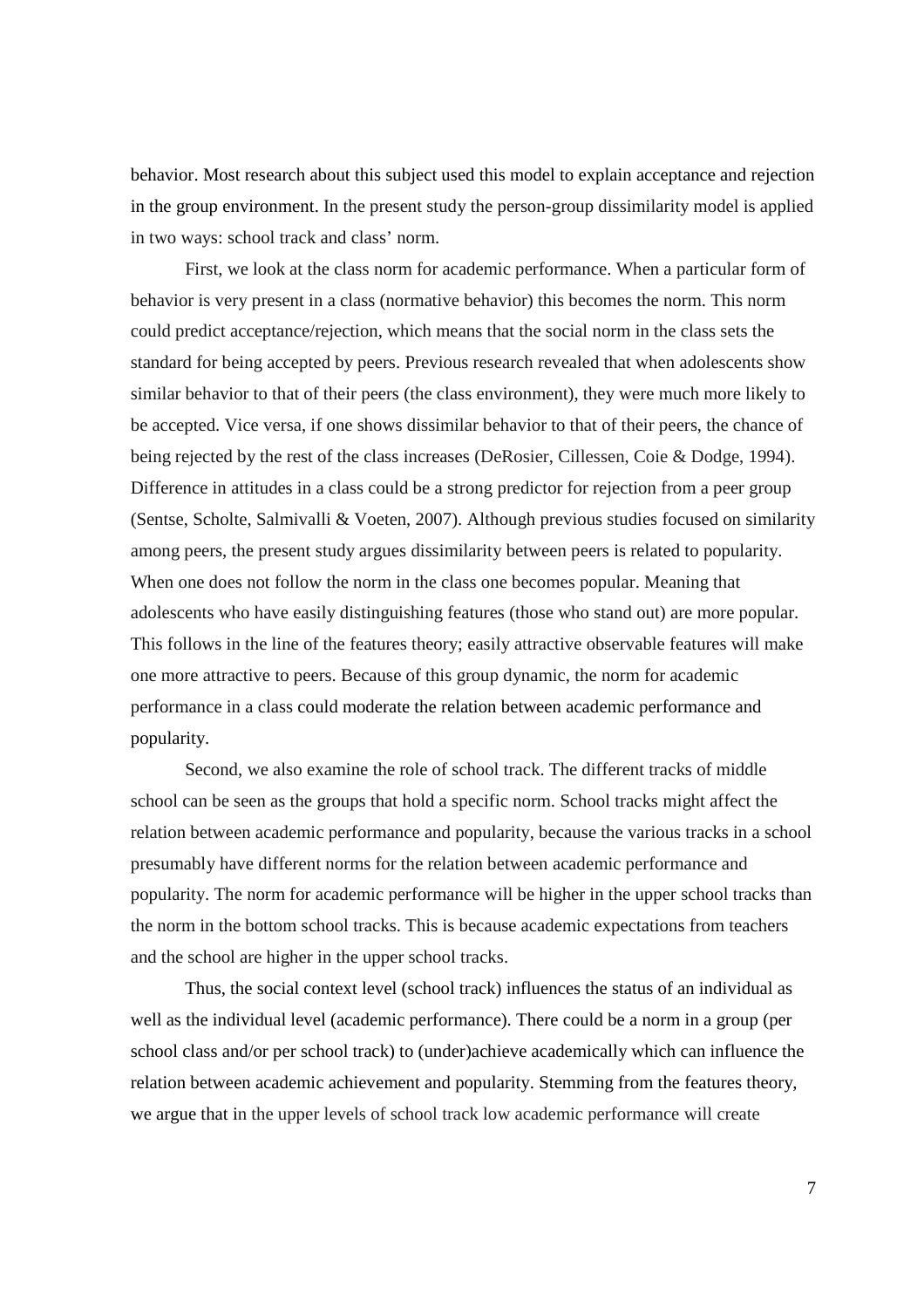popularity and vice versa. Deviation from the norm in either class or school track creates status. Whereas the upper levels of school track will have a high academic performance norm, the lower school tracks will have a low academic performance norm. Therefore, we expect that increases in school track as well as class norm will strengthen the negative relationship between academic performance and popularity.

## *Time spending*

The general idea in the present research is that academic performance can predict popularity. It seems as if adolescents (in the upper school tracks) are determined to consciously underachieve academically to become popular. But this can also be a side effect of how adolescents spend their time. There is little research done about the effect of time spending on popularity. Most researchers focus on how spare time is spend. Most adolescents treat their social life as their first priority, school comes second. They spend most of their time watching TV and hanging out with friends (De Bruyn & Cillessen, 2008). Popular adolescents engage in behaviors that are valued by their peers and are less likely to take time to do their homework (De Bruyn & Cillessen, 2008). There is also a difference in gender and the activities adolescents undertake which makes them (un)popular. Popular boys preferred to shop and call friends on the phone, whereas they disliked computers, an activity which has a high normative rating for boys. Popularity in girls was predicted by the social factor and negatively predicted by a preference for solitary cultural activities (De Bruyn & Cillessen, 2008). Thus, although there are differences in the particular activities boys and girls undertake, the main comparison between them is that popularity promotes socializing but impedes solitary activities, such as doing homework.

Popular adolescents (boys and girls) prefer engaging in social activities in groups to spending time alone (De Bruyn & Cillessen, 2008). These activities create an opportunity for peer interaction but they also create status and prestige for the individuals in this particular peer group (De Bruyn & Cillessen, 2008). For example, spending a lot of time with friends hanging around in the mall could predict popularity. Adolescents who hang around in the mall all the time are more popular than adolescents who spend most of their time alone (for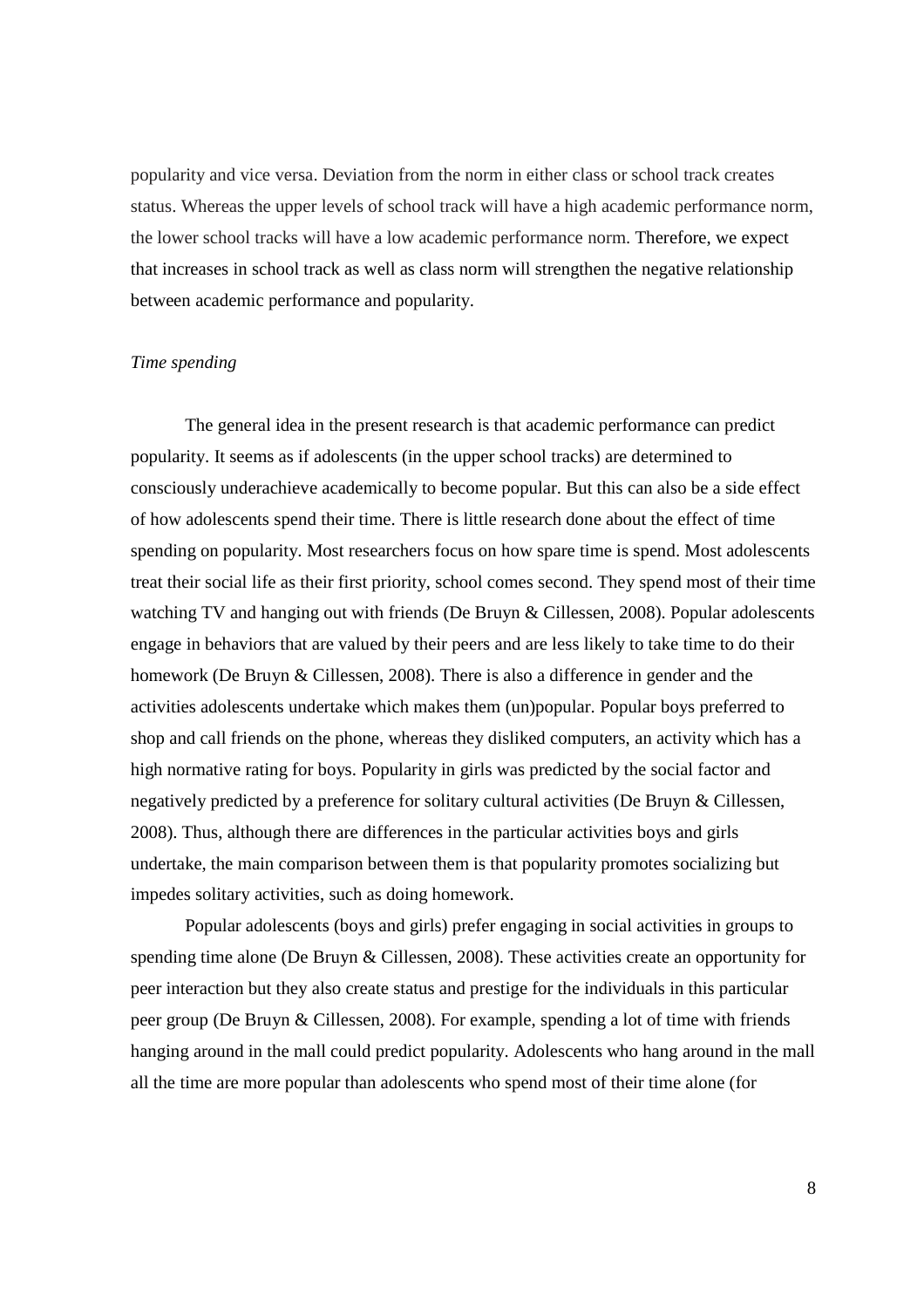example studying). So, social relationships influence activity choices and leisure activities play a role in maintaining relationships.

Going back to the notion of academic performance we see that time spend undertaking activities that are not related to school take time away from doing homework, which, in turn, is likely to affect academic performance. Popular adolescents spend more time undertaking activities like going out or hanging around with friends than spend time doing homework (De Bruyn & Cillessen, 2008). The idea in the present study is that time spending can act as a mediator on the relation between academic performance and popularity. It might show that the relation between academic performance and popularity disappears when time spending is added to the model. If so, the negative relation between academic performance and popularity is explained by time spending.

Also, we expect that there is a difference between supervised and unsupervised time spending. Adolescents want to show their independence and maturity (Moffitt, 1993) so they prefer spending time without adult supervision. Argued here is that time spending without adult supervision is considered more popular in the eyes of peers. It could be an indication for peers whether or not a certain person is attractive. Adolescents will pursue this goal, they want to become popular or maintain their popular position in the peer group, and actively will try to spend more time unsupervised. Summarizing, we argue that the relation between academic performance and popularity is mediated by time spending; particularly by unsupervised time spending.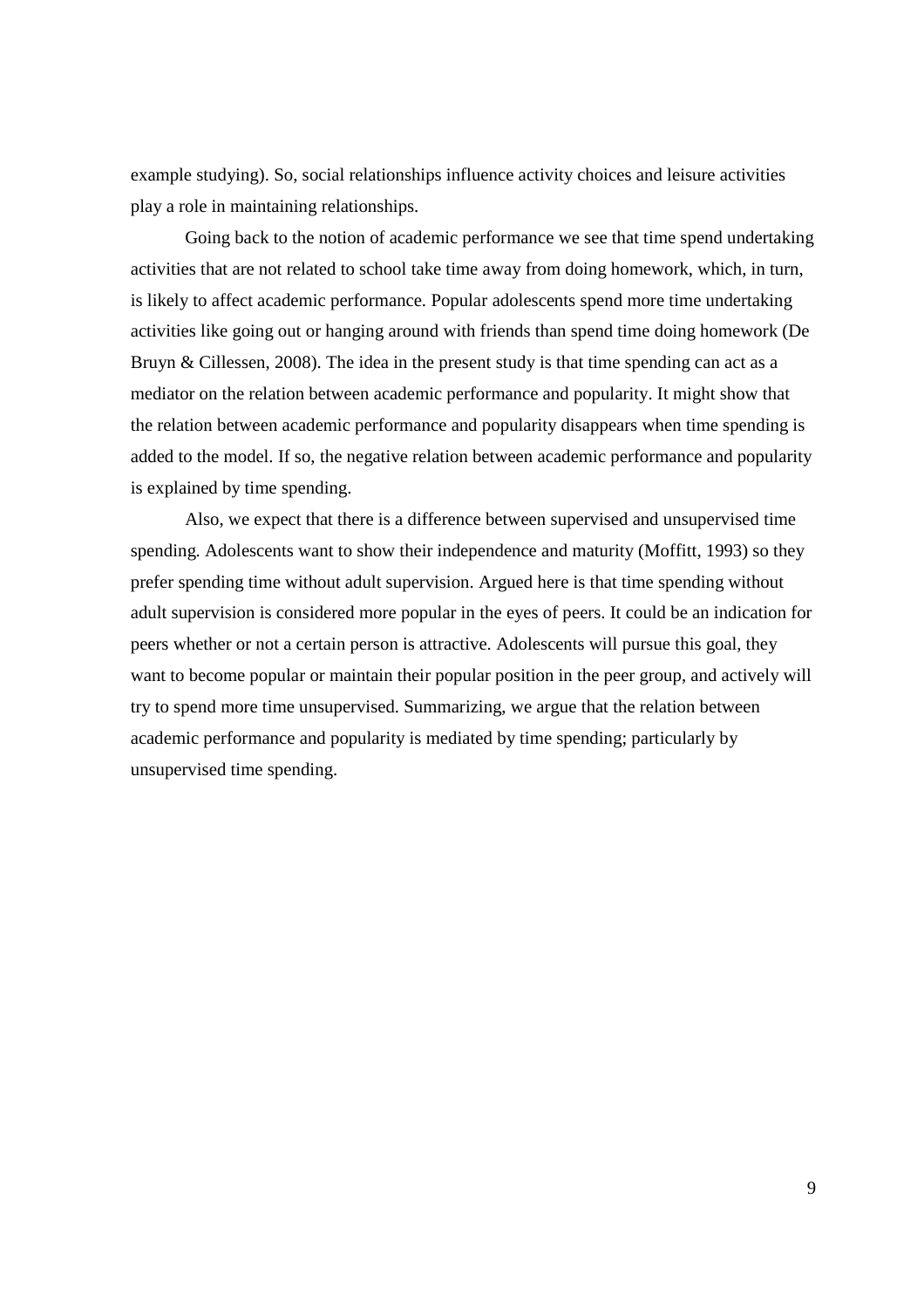## **The Present Study**

The aim of this study is to see to what extent academic performance can predict popularity. Second, we want to examine to what extent this is dependent upon the class norm and the school track. This is going to be put in the perspective of the various middle school tracks in the Netherlands. To clarify this idea, the theoretical model used in the present research is depicted in Figure 1. In answering these questions we take gender differences into account. Moreover, we want to assess the unique attribution of academic performance. Therefore, we control for practical support as possible confounding variable. Third, we add time spending to the model to see whether or not time spending mediates the relation between academic performance and popularity. This model is depicted in Figure 2.





*Fig. 2: Mediation Model* 

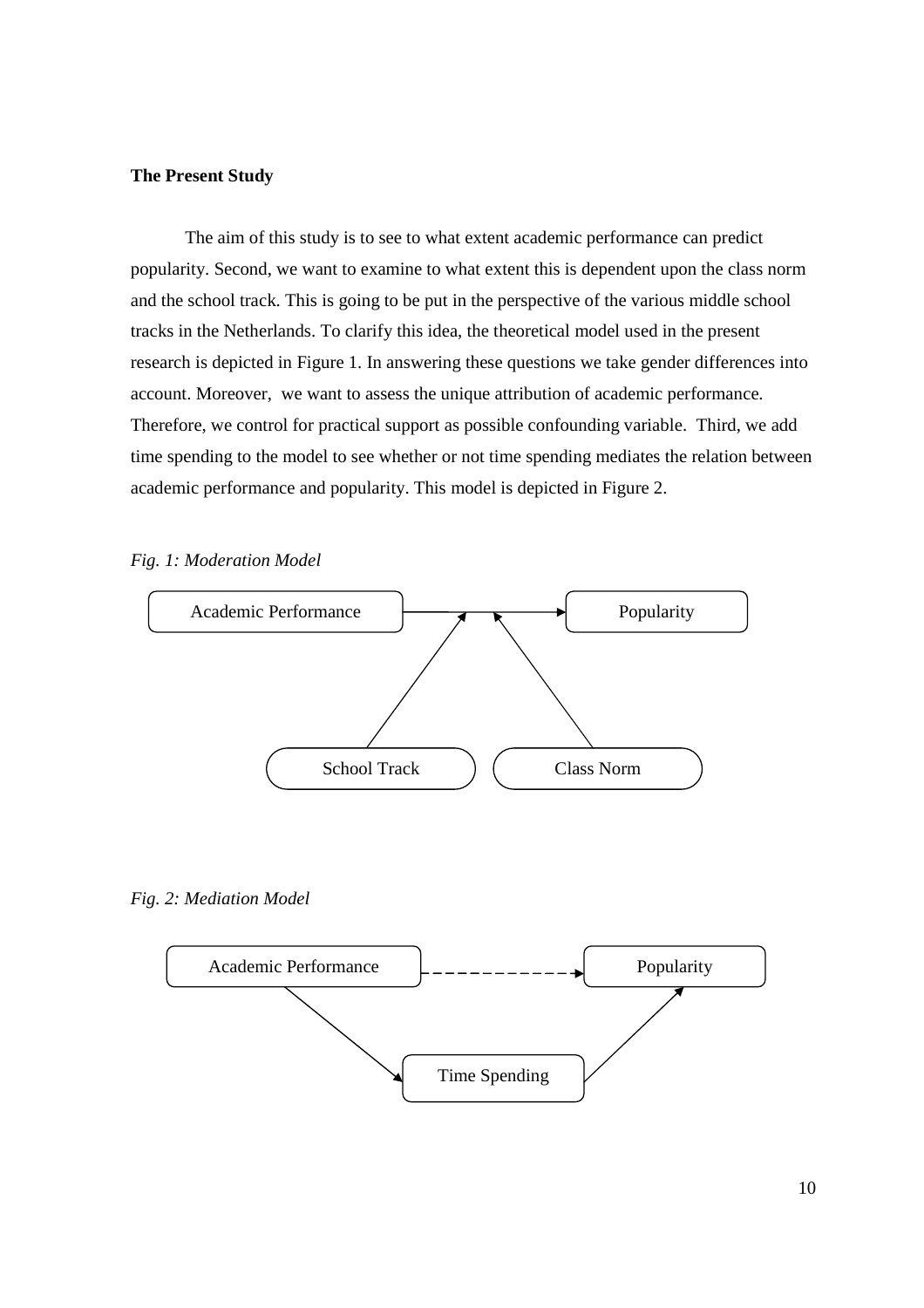## **Method**

*Sample* 

Measures in the current study are based on a subsample of peer nominations from the TRAILS study (Tracking Adolescents' Individual Lives' Survey). This is a study of Dutch preadolescents living in five Dutch North municipalities (urban and rural areas). They will be measured every two years until they are at least 25 years old. This survey was created to track the development of mental health and social development from adolescents into adulthood. Questionnaires were filled out by the adolescents, their parents and their teachers. All the students from these classes received a letter containing information about the study. They were asked to participate and parents had to agree also. If the students did not want to participate or their parents did not want them to participate they could send in a reply card within ten days of receiving the information letter (98 students, including 3 regular TRAILS participants, did not want to participate).

The peer nominations sub sample was completed by 3312 respondents (1675 boys, 1637 girls). Of them 1007 were regular TRAILS participants, (*M* = 14.02, *SD* = .73). Peer nominations were done in 34 schools; 72 school classes in the first grade and 100 school classes in the second grade of secondary education (in total 172 school classes participated). Peer nominations were collected from both TRAILS participants and their classmates, but only in classrooms with at least three regular TRAILS respondents. Each classroom contained on average 18.39 participating pupils  $(SD = 5.99)$ ; range from 7 to 30). For the students that were not regular TRAILS participants, the schools provided the names. The peer nominations were assessed by a TRAILS staff member, who visited the selected schools. These took place during the regular classes and took up 15 minutes of their time. The sub sample consisted out of 87.3% Caucasian, 0.5% Turkish 0.6 Moroccan, 1.7 Surinamese, 1.5% Antillian/Aruban, 2.5% Indonesian, and 4,1% other origin. For 2% of the participating students, information about their ethnic origin was unavailable. The time spending analysis is based upon a smaller sample; this is because these items were only assessed for the regular TRAILS respondents. We use two different scales for time spending: supervised and unsupervised time spending (*N*  $= 934$ ).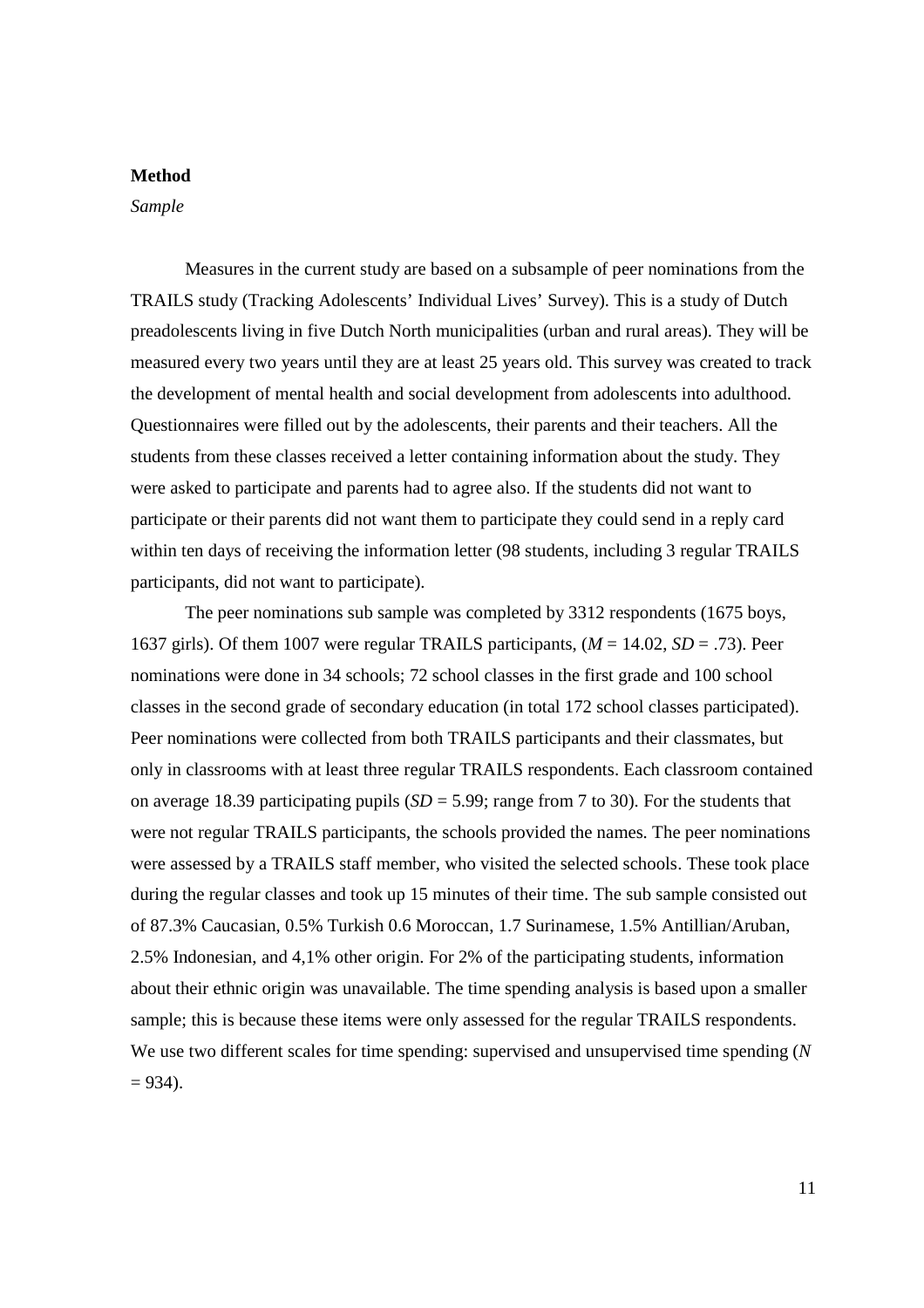#### *Measures*

*Popularity.* Popularity was assessed by asking participants to identify the popular members of their grade. This is based upon the number of nominations students received from their peers on the question "who do others want to be associated with?". This way adolescents directly identify popular peers, because for popular adolescents it is not a necessity that one is liked but it is necessary that others want to associate with one (Parkhurst & Hopmeyer, 1998). Students received a list with the names of all their classmates, for every question the students could nominate an unlimited number of peers (nominations were not required). The main idea behind the concept of popularity is that one wants to affiliate or associate with that popular person, they are attractive to their peers. Not asking who they want to belong to was done to prevent respondents to give answers based upon their personal preference, this way a reputation-based assessment of popularity was measured. The nominations were calculated and dived by the number of respondents in the classroom to get a proportion score; this yielded a score from 0 to 1.

*Academic performance.* The score for academic performance was based upon peer nominations. This score was derived from the question; "who is a good in learning?". The number of nominations adolescents could make was unlimited and nominations were not required. The peer nominations scores were added up, then, proportion scores were calculated to take class differences into account.

*Practical support.* This was again a peer nomination score, which was based upon the question; "which classmate gives you practical support?". The number of nominations one could make was unlimited, also nominations were not required. *School track.* This variable consisted out of different levels of middle school in the Netherlands. It is a categorical variable, with values between 1 and 7. The levels are, starting with the lowest and ending with the highest level of middle school: Speciaal voortgezet onderwijs (SVO), (i.e., special secondary education), VMBO (i.e., praktijk-beroeps, kaderberoepsgerichte en theoretische leerweg (preparatory middle-level vocational education, basic profession-oriented learning path, middle management-oriented learning path and theoretical learning path), VMBO gemengd-theoretisch (i.e., preparatory middle-level vocational education mixed theoretical learning path), Heterogene eerste klas VMBO-HAVO-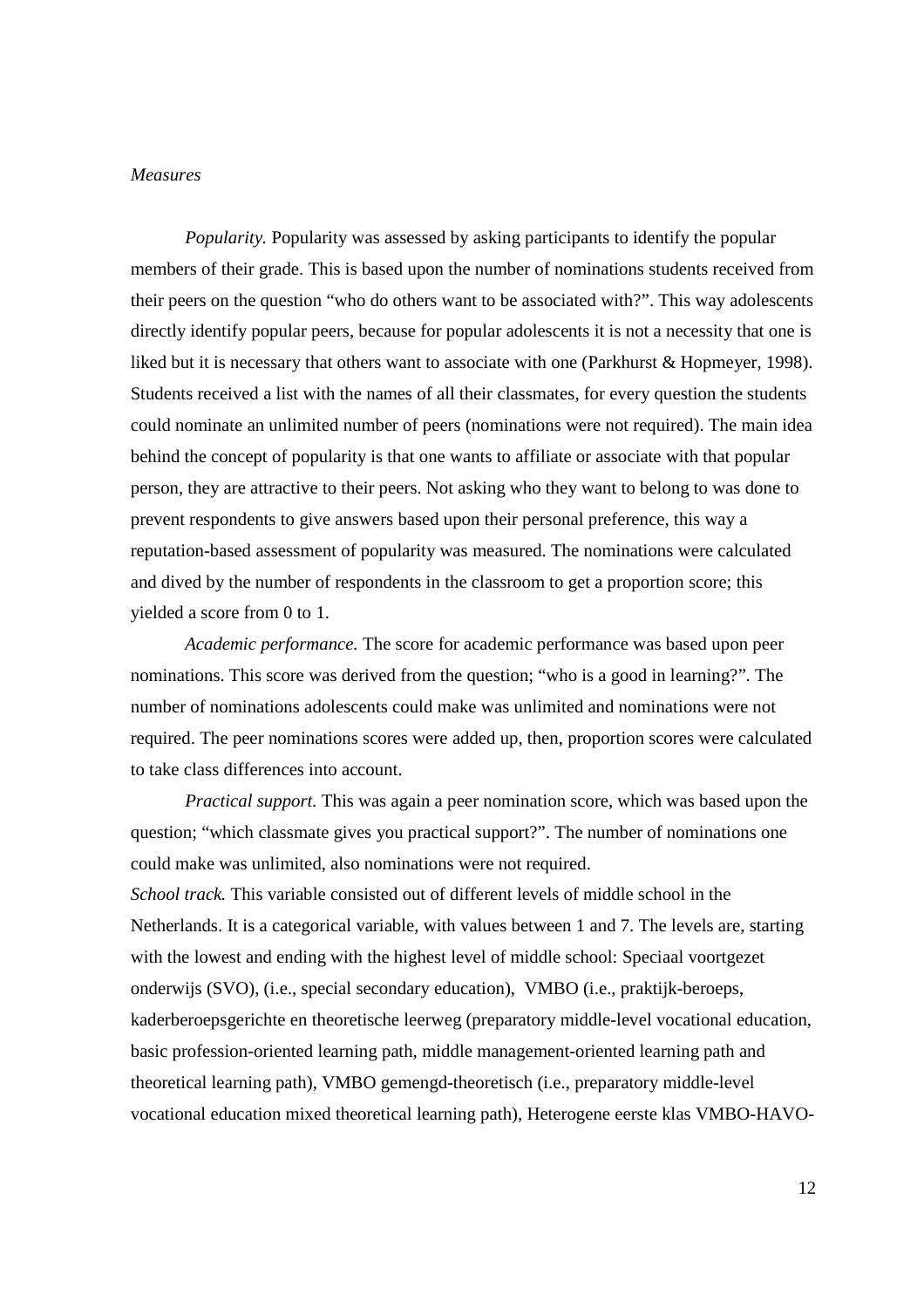# VWO (i.e., heterogeneous first-class preparatory middle-level vocational education**;** higher general continued education; pre-university secondary education) HAVO, HAVO–VWO, and VWO**.**

| Table 1                                 |           |         |
|-----------------------------------------|-----------|---------|
| Frequencies for School Track $(N=3312)$ |           |         |
| <b>School Track</b>                     | Frequency | Percent |
|                                         |           |         |
| Speciaal Voortgezet Onderwijs           | 81        | 2.4     |
| VMBO Praktijk-Beroeps & K-T             | 785       | 23.7    |
| <b>VMBO</b> Gemengd-Theoretisch         | 483       | 14.6    |
| Heterogene Eerste Klas VMBO-HAVO-VWO    | 655       | 19.8    |
| <b>HAVO</b>                             | 241       | 7.3     |
| HAVO-VWO                                | 481       | 14.5    |
| <b>VWO</b>                              | 586       | 17.7    |

An overview of the frequencies of these school tracks is presented in Table 1.

*Class norm.* A mean score for academic performance was calculated for every school class. This is considered as the norm in every school class towards academic performance.

 *Time spending.* This scale was not based upon peer nominations. Adolescents answered for themselves how much time they spend in a week on given activities. The variable time spending was divided into two subscales: supervised and unsupervised time spending. Supervised time spending consisted out of five variables, these were: time spend on the computer, time spend watching TV/VCR, time spend on hobbies (sports excluded) and time spend indoors with friends. Unsupervised time spending was based upon three variables, these were: time spend shopping, going out and hanging around outside with friends. The scores calculated for these scales were relative scores; a percentage score was calculated for every respondent and activity. Finally, to calculate scores for both scales, the corresponding items were added up.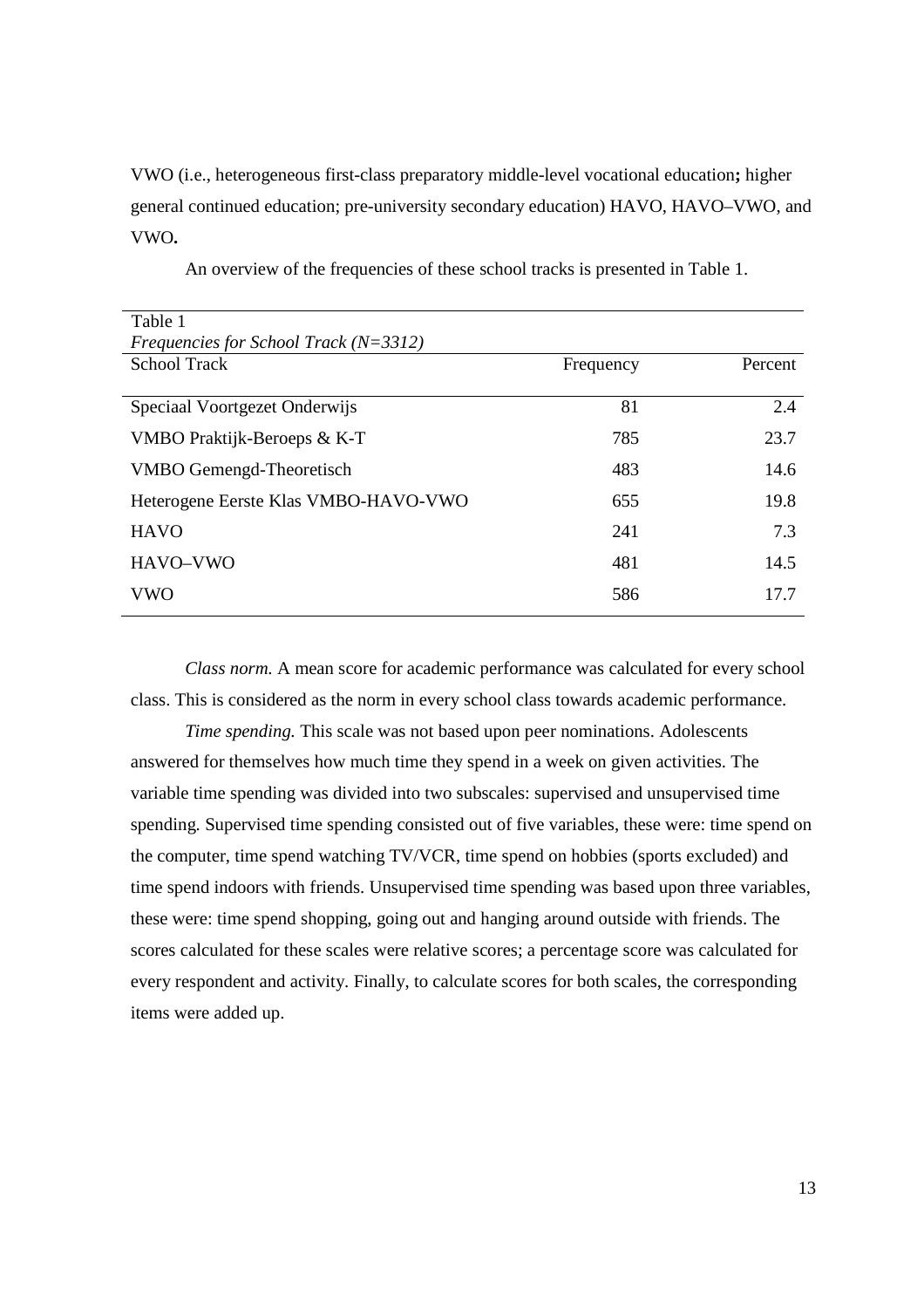#### *Analyses*

For the present study we performed a multilevel regression analysis. This is done because we analyzed nested data, that is, individuals in school classes. Therefore, multilevel analysis will be used to account for the dependence of the data. First regression analyses were done for only the main predictor, academic performance (this with and without the control variable practical support) Second, the moderators school track and class norm were taken into the analysis, just as their interactions with academic performance. Third, the time spending scales were added to the model. All variables were standardized  $(M = 0, SD = 1)$ . In every analysis  $p < 0.05$  was considered statistically significant.

## **Results**

### *Descriptives*

First we looked at the mean, the standard deviations and gender differences (t-test) of the main study variables (Table 2). It is apparent that girls score higher on academic performance and practical support. No gender difference was found for popularity.

| Table 2                                                                                      |                   |                      |                              |
|----------------------------------------------------------------------------------------------|-------------------|----------------------|------------------------------|
| Descriptive Statistics for Boys and Girls Separately for Main Study Variables ( $N = 3312$ ) |                   |                      |                              |
| Variable                                                                                     | Mean $(SD)$       |                      | Differences (t-test)         |
|                                                                                              | Boys $(N = 1675)$ | Girls ( $N = 1637$ ) |                              |
| Popularity                                                                                   | .10(0.13)         | .10(0.12)            | $t(3308) = 0.32, p = .75$    |
| Academic Performance                                                                         | .27(0.26)         | .34(0.26)            | $t(3301) = -7.41, p < 0.01$  |
| <b>Practical Support</b>                                                                     | .18(0.11)         | .21(0.11)            | $t(3309) = -10.12, p < 0.01$ |

*Note*. Degrees of freedom deviant from  $N_{\text{box}} + N_{\text{circ}} - 2$  reflect test statistics adjusted for unequal variances.

Table 3 presents the correlations between popularity, academic performance, practical support, school track and class norm for boys and girls separately. We see that popularity was significantly negatively correlated with academic performance for both boys and girls. Only for boys popularity was also significantly negatively related to school track. For both boys and girls popularity was significantly positively correlated to practical support. This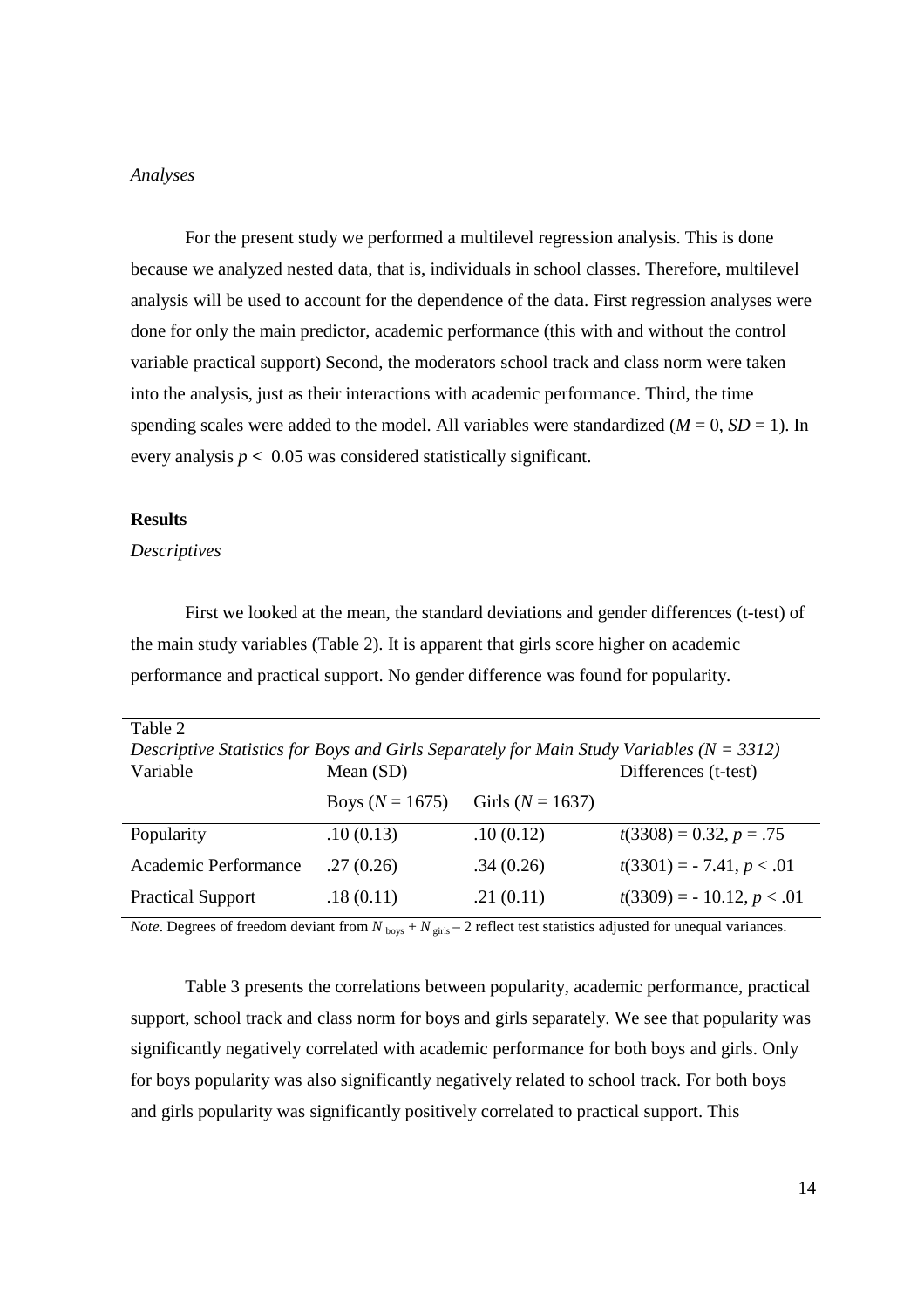emphasizes that controlling for this variable in the regression analyses allows us to examine the unique effect of academic performance on popularity.

| Table 3<br>Correlations between Main Study Variables by Gender $(N=3312)$ |         |         |        |         |         |  |  |
|---------------------------------------------------------------------------|---------|---------|--------|---------|---------|--|--|
| Variable                                                                  |         |         | 3      | 4       | 5       |  |  |
| 1. Popularity                                                             |         | $-07**$ | $17**$ | $-.05$  | $-.00$  |  |  |
| 2. Academic Performance                                                   | $-09**$ |         | $24**$ | $.10*$  | $-.06*$ |  |  |
| 3. Practical Support                                                      | $.16**$ | $29**$  |        | $.07**$ | .02     |  |  |
| 4. School Track                                                           | $-07**$ | .04     | $-.03$ |         | $23**$  |  |  |
| 5. Class Norm                                                             | $-.04$  | $-.05$  | $-.03$ | 28**    |         |  |  |

*Note.* \*  $p < .05$ . \*\*  $p < .01$ . Boys' correlations are presented above the diagonal; girls' correlations are presented below the diagonal.

## *Multivariate Regression Analysis*

*Academic Performance* 

First, we tested the hypothesis that academic performance had a negative influence on popularity, especially for boys. A multilevel regression analysis was carried out for this basic model, which is shown in Table 4. There are two steps presented in this table. Step 1 represents the regression analysis without the control variable practical support. Step 2 represents the results when the control variable is added to the model. We see that academic performance had a negative relation with popularity (Table 4; Step 1). This means that when academic performance increases, popularity decreases ( $b = -0.07$ ,  $t(3310) = -2.96$ ,  $p < 0.01$ ). A surprising result here, is that the results showed that gender does not have a significant influence on popularity. Also, the interaction effect between academic performance and gender was not significant. This means there was no gender difference found for popularity and that gender does not influence the relation between academic performance and popularity.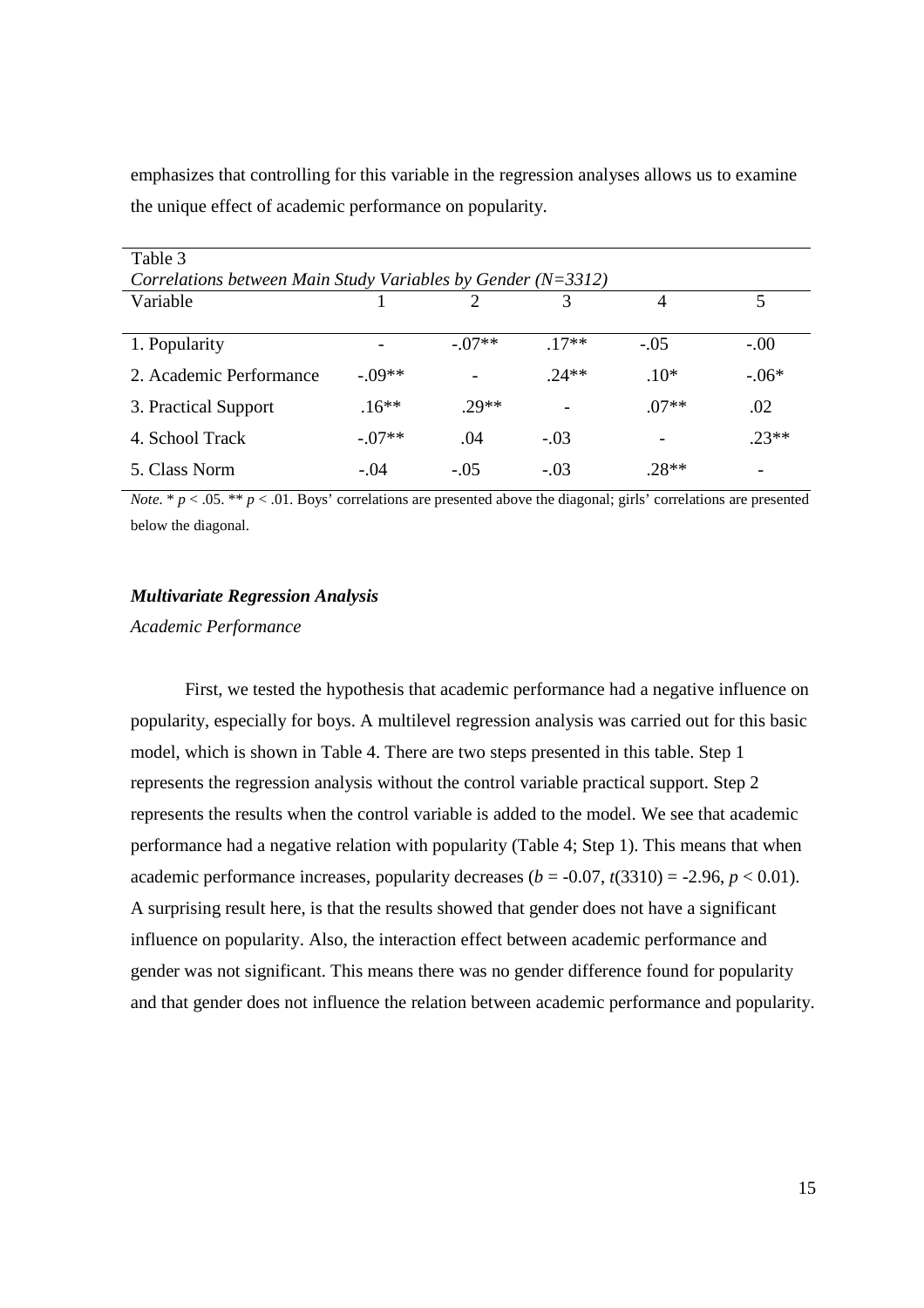| Table 4                                                                        |                                     |           |                  |                  |           |            |  |
|--------------------------------------------------------------------------------|-------------------------------------|-----------|------------------|------------------|-----------|------------|--|
| Results of Multilevel Regression Analysis Predicting Popularity ( $N = 3312$ ) |                                     |           |                  |                  |           |            |  |
| Variable                                                                       |                                     | Step 1    |                  |                  | Step 2    |            |  |
|                                                                                |                                     |           |                  |                  |           |            |  |
|                                                                                | $\boldsymbol{b}$                    | <b>SE</b> | $\boldsymbol{t}$ | $\boldsymbol{b}$ | <b>SE</b> | t          |  |
| Main Effect                                                                    |                                     |           |                  |                  |           |            |  |
| Gender $(1 = boys)$                                                            | $-0.004$                            | 0.034     | $-0.12$          | 0.057            | 0.034     | 1.68       |  |
| Academic Performance                                                           | $-0.071$                            | 0.024     | $-2.96**$        | $-0.124$         | 0.024     | $-5.17***$ |  |
| AP x Gender                                                                    | $-0.046$                            | 0.034     | $-1.35$          | $-0.050$         | 0.035     | $-1.43$    |  |
| Control Variable                                                               |                                     |           |                  |                  |           |            |  |
| <b>Practical Support</b>                                                       |                                     |           |                  | 0.224            | 0.027     | $8.30***$  |  |
| <b>Practical Support x Gender</b>                                              |                                     |           |                  | $-0.002$         | 0.035     | $-0.06$    |  |
| <b>Explained Variance</b>                                                      |                                     | 0.5%      |                  |                  | 4.1%      |            |  |
| Deviance                                                                       |                                     | 9230      |                  |                  | 9101      |            |  |
| Decrease in Deviance                                                           | $129***$ (df = 2)<br>$30***$ (df=3) |           |                  |                  |           |            |  |

*Note*. Decrease in deviance indicates whether or not the model fits the data better than the former model. The decrease in deviance has approximately a chi-square distribution with the degrees of freedom equal to the difference in the number of parameters of the models.

 $* p < .05. ** p < .01.*** p < .001.$ 

When practical support was added to the model, we saw an increased significant negative effect of academic performance on popularity. Before practical support was added to the model academic performance had a slight negative influence on popularity  $(b = -0.07,$  $t(3310) = -2.96$ ,  $p < 0.01$ ). After practical support is added to the model academic performance has a stronger negative influence on popularity ( $b = -0.12$ ,  $t(3310) = -5.17$ ,  $p <$ 0.001). Practical support itself was also significant in the model ( $b = 0.22$ ,  $t(3310) = 8.30$ ,  $p <$ 0.001). This means that when we controlled for the variable practical support, we had a better predicting model for popularity than when practical support was excluded from the model. This was also seen in the decrease of deviance in Step 2. Adolescents who behave in a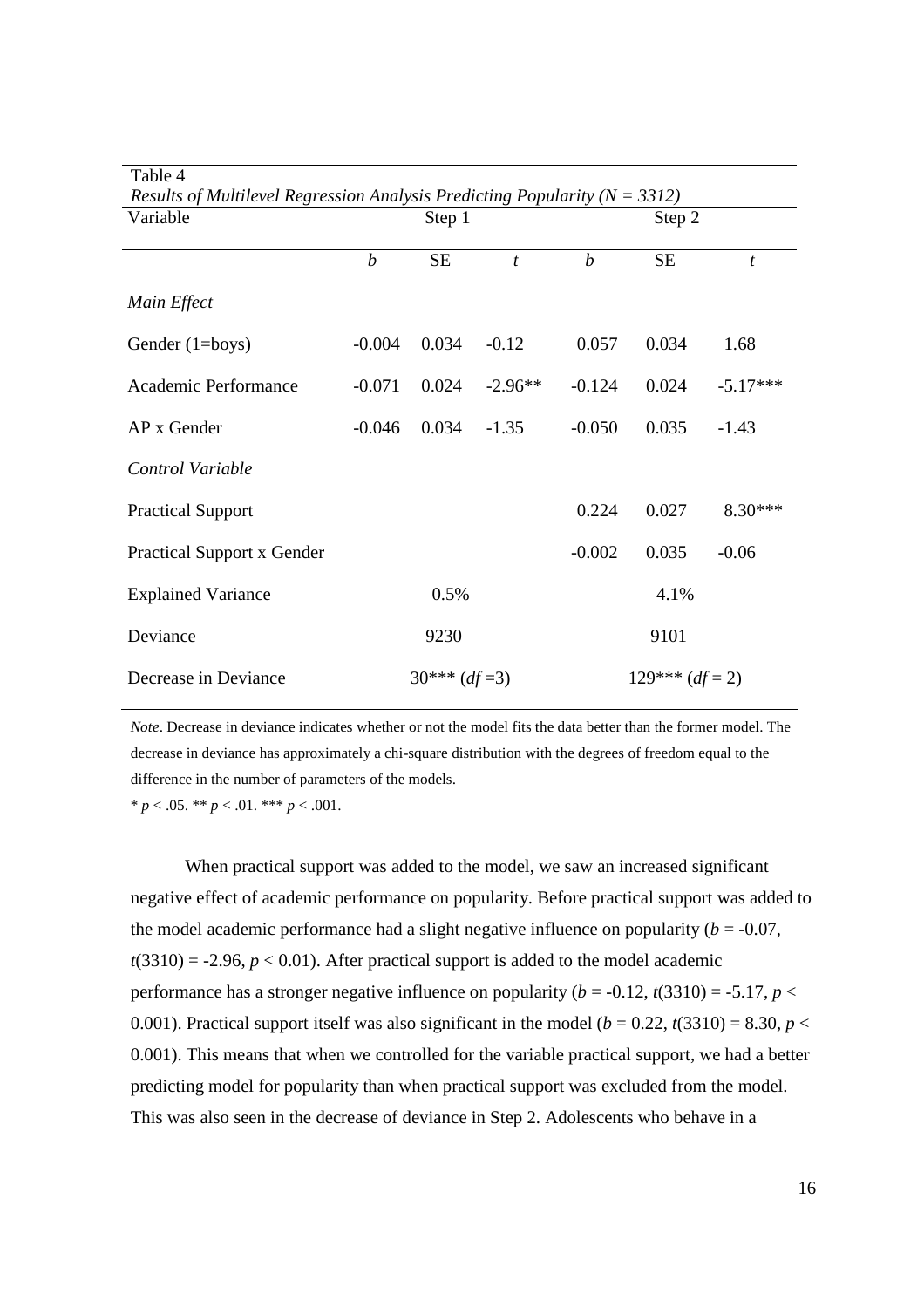prosocial way and by giving practical support tend to be more popular if they show a low academic performance.

## *School Norm and School Track*

Second, the hypothesis that school track and school norm reinforce the link between academic performance and popularity was tested. First, a multilevel regression analysis was conducted for the class norm but no significant results were found. This means that class norm does not influence the effect of academic performance on popularity. For school track we found a main effect in the regression analysis ( $b = -0.07$ ,  $t(3310) = -2.34$ ,  $p < 0.01$ ). This is seen in the regression analysis in Table 5. Step 2 from Table 5 represents the results when the interactions with academic performance were added to the model. It appeared the interaction with academic performance was not significant ( $b = -0.03$ ,  $t(3310) = -1.59$ ,  $p < 0.06$ ). As a next step we wanted to see if there were particular school tracks that did have a significant interaction with academic performance. Therefore we performed the multilevel regression analysis with dummy school track variables. That is, we performed a multilevel regression analysis that included for every separate school track its interaction with academic performance (Table 6). This way we can see which particular school track moderates the negative relation between academic performance and popularity. In the first step in Table 6 every separate school track was taken into account and in Step 2 their interactions with academic performance were added to the model. The school track "heterogene eerste klas VMBO-HAVO-VWO" serves as a baseline.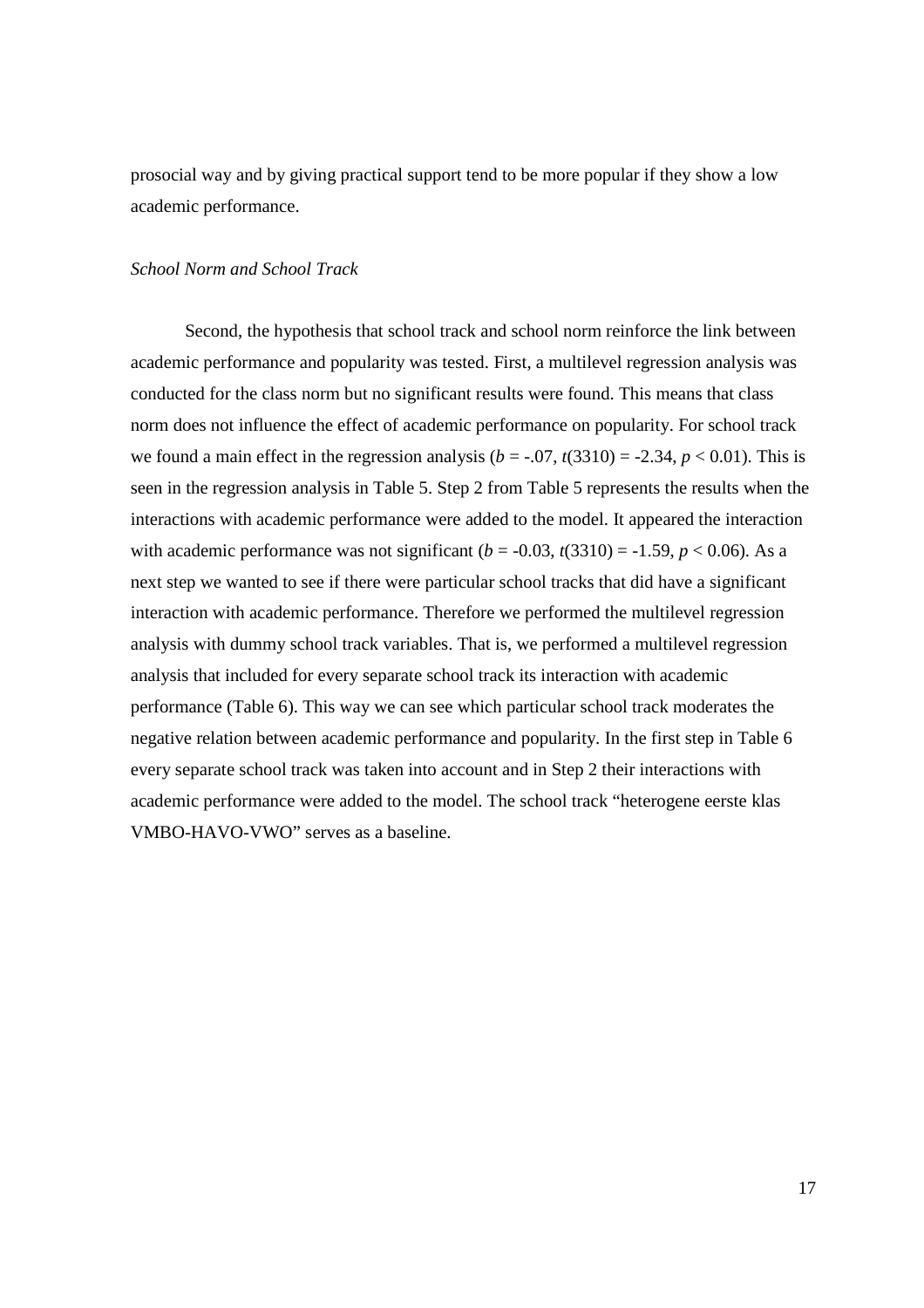Table 5

*Results of Multilevel Regression Analysis Predicting Popularity with School Track (N = 3312)*

| $(1V = JJIZ)$<br>Variable         | Step 1           |                   |                  | Step 2           |              |                  |
|-----------------------------------|------------------|-------------------|------------------|------------------|--------------|------------------|
|                                   | $\boldsymbol{b}$ | $\rm SE$          | $\boldsymbol{t}$ | $\boldsymbol{b}$ | $\rm SE$     | $\boldsymbol{t}$ |
| Main Effect                       |                  |                   |                  |                  |              |                  |
| Gender (1=boys)                   | 0.055            | 0.034             | 1.62             | 0.055            | 0.034        | 1.62             |
| <b>Practical Support</b>          | 0.225            | 0.027             | 8.33***          | 0.226            | 0.027        | 8.37***          |
| <b>Practical Support x Gender</b> | $-0.004$         | 0.035             | $-0.01$          | $-0.006$         | 0.035        | $-0.02$          |
| Academic Performance              | $-0.122$         | 0.024             | $-5.08***$       | $-0.117$         | 0.025        | $-4.68***$       |
| AP x Gender                       | $-0.050$         | 0.035             | $-1.43$          | $-0.053$         | 0.035        | $-1.51$          |
| <b>School Track</b>               | $-0.068$         | 0.029             | $-2.34*$         | $-0.058$         | 0.035        | $-1.66$          |
| <b>School Track Interactions</b>  |                  |                   |                  |                  |              |                  |
| School Track x Gender             |                  |                   |                  | $-0.016$         | 0.034        | $-0.05$          |
| School track x AP                 |                  |                   |                  | $-0.027$         | 0.017        | $-1.59$          |
| <b>Explained Variance</b>         |                  | 4.5%              |                  |                  | 4.6%         |                  |
| Deviance                          |                  | 9096              |                  |                  | 9093         |                  |
| Decrease in Deviance              |                  | $164***$ (df = 6) |                  |                  | $3 (df = 2)$ |                  |

*Note*. Decrease in deviance indicates whether or not the model fits the data better than the former model. The decrease in deviance has approximately a chi-square distribution with the degrees of freedom equal to the difference in the number of parameters of the models.

\*  $p < .05$  \*\*  $p < .01$  \*\*\*  $p < .001$ .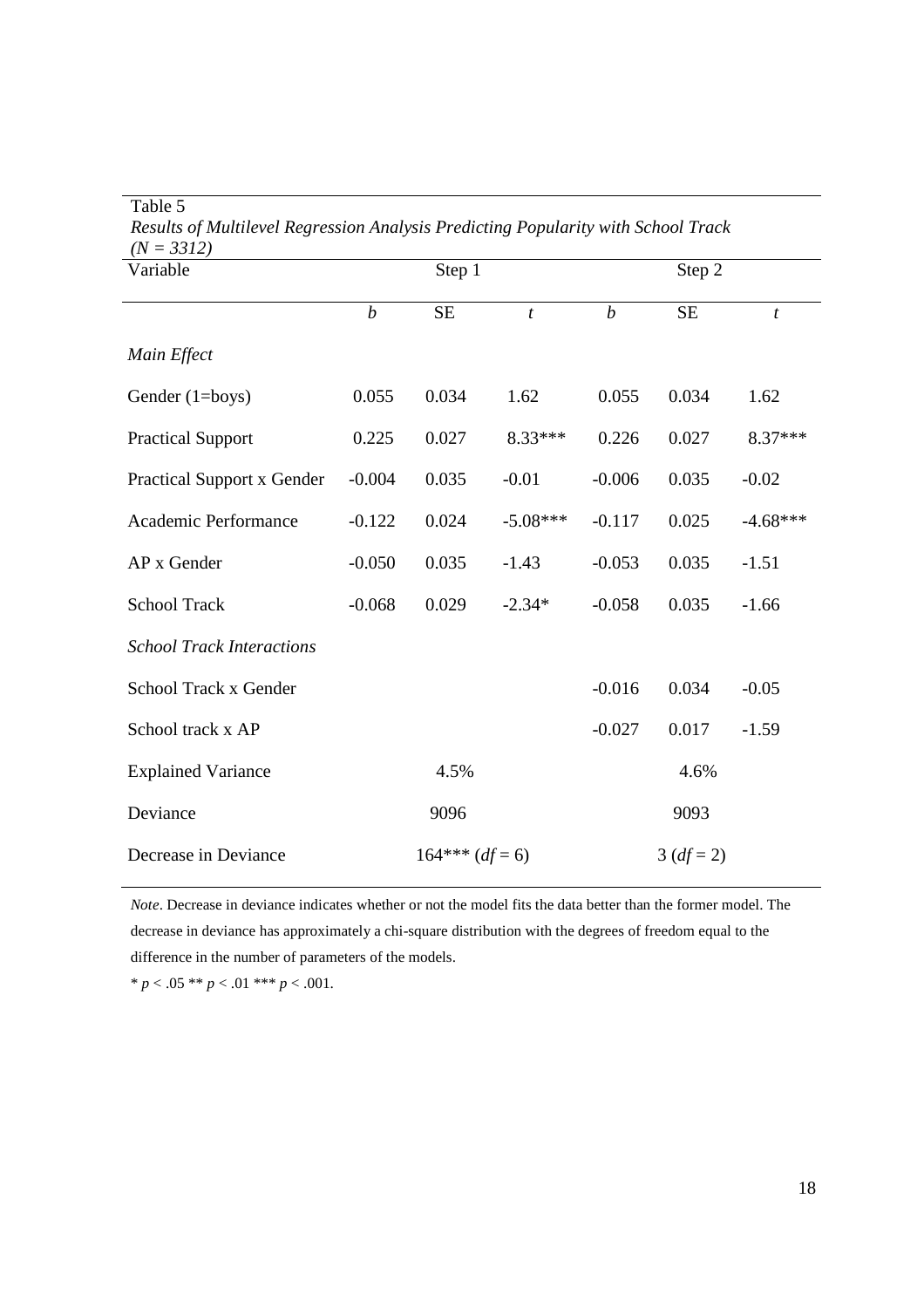From the results in Table 6 we can see that academic performance has a negative relation with popularity ( $b = -0.10$ ,  $t(3310) = -2.53$ ,  $p < 0.01$ ). It could also be concluded that the "HAVO" and the "SVO" school track had a moderating effect on the relation between academic performance and popularity. Both school tracks had a significant interaction effect with academic performance. The "HAVO" school track had a significant negative moderating effect on the relation between academic performance and popularity  $(b = -0.17, t(3310) = -10$ 2.04,  $p < 0.05$ ), while the "SVO" school track had a significant positive moderating effect on this relation ( $b = 0.37$ ,  $t(3310) = 2.97$ ,  $p < 0.01$ ). This means that the "HAVO" school track strengthens the negative relation between academic performance and popularity. For example, when adolescents' academic performance increases, their popularity decreases. On the other hand, the "SVO" school track influences the relation between academic performance and popularity in a positive way. This means that when adolescents' academic achievement increases, their popularity increases as well.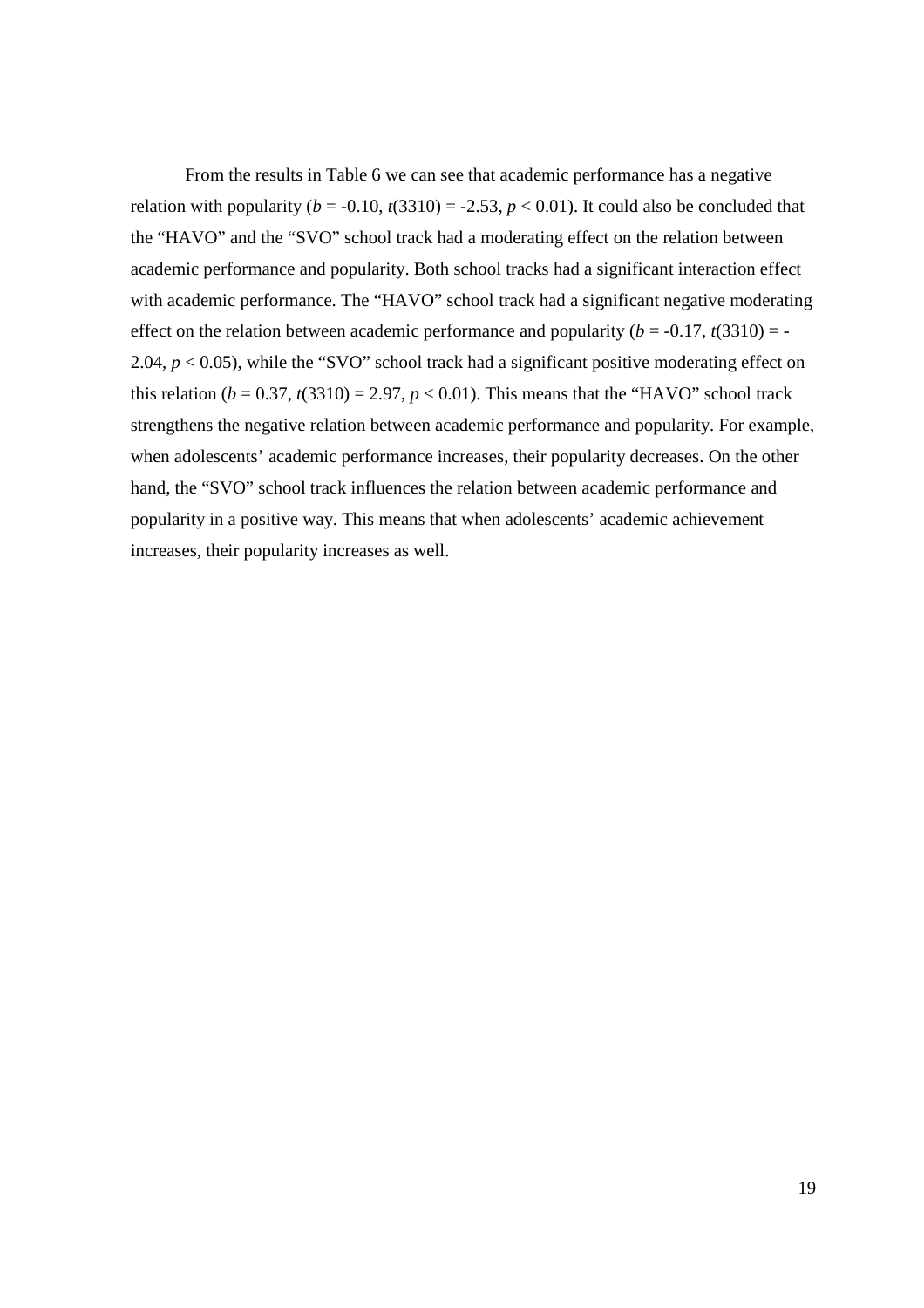Table 6

*Results of Multilevel Regression Analysis Predicting Popularity with School Track Dummies (N = 3312)*

| $-3912/$<br>Variable              | Step 1           |                    |                  | Step 2           |           |                  |  |
|-----------------------------------|------------------|--------------------|------------------|------------------|-----------|------------------|--|
|                                   | $\boldsymbol{b}$ | <b>SE</b>          | $\boldsymbol{t}$ | $\boldsymbol{b}$ | <b>SE</b> | $\boldsymbol{t}$ |  |
| Main Effect                       |                  |                    |                  |                  |           |                  |  |
| Gender (1=boys)                   | 0.048            | 0.034              | 1.41             | 0.044            | 0.034     | 1.29             |  |
| <b>Practical Support</b>          | 0.229            | 0.026              | 8.81***          | 0.235            | 0.026     | 9.04***          |  |
| <b>Practical Support x Gender</b> | $-0.007$         | 0.035              | $-0.02$          | $-0.018$         | 0.035     | $-0.51$          |  |
| Academic Performance              | $-0.126$         | 0.024              | $-5.25***$       | $-0.101$         | 0.040     | $-2.53*$         |  |
| AP x Gender                       | $-0.050$         | 0.035              | $-1.43$          | $-0.060$         | 0.035     | $-0.17$          |  |
| Dummy Variables                   |                  |                    |                  |                  |           |                  |  |
| <b>SVO</b>                        | 0.859            | 0.162              | 5.30***          | 0.804            | 0.162     | 4.96***          |  |
| <b>VMBO PK-KT</b>                 | 0.134            | 0.086              | 1.56             | 0.132            | 0.086     | 1.36             |  |
| <b>VMBO GT</b>                    | 0.171            | 0.099              | 1.71             | 0.165            | 0.098     | 1.68             |  |
| <b>HAVO</b>                       | $-0.010$         | 0.126              | $-0.08$          | $-0.031$         | 0.125     | $-0.03$          |  |
| HAVO-VWO                          | 0.039            | 0.102              | 0.38             | 0.031            | 0.102     | 0.30             |  |
| <b>VWO</b>                        | 0.113            | 0.097              | 1.16             | 0.121            | 0.097     | 1.25             |  |
| Dummy Interactions with AP        |                  |                    |                  |                  |           |                  |  |
| SVO x AP                          |                  |                    |                  | 0.371            | 0.125     | $2.97**$         |  |
| VMBO PK-KT x AP                   |                  |                    |                  | $-0.007$         | 0.053     | 1.13             |  |
| <b>VMBO GT x AP</b>               |                  |                    |                  | $-0.052$         | 0.061     | $-0.85$          |  |
| HAVO x AP                         |                  |                    |                  | $-0.173$         | 0.085     | $-2.04*$         |  |
| HAVO-VWO x AP                     |                  |                    |                  | 0.020            | 0.054     | 0.37             |  |
| VWO x AP                          |                  |                    |                  | $-0.069$         | 0.051     | $-1.35$          |  |
| <b>Explained Variance</b>         |                  | 6.4%               |                  |                  | 6.9%      |                  |  |
| Deviance                          |                  | 9071               |                  | 9053             |           |                  |  |
| Decrease in Deviance              |                  | $189***$ (df = 11) |                  | $18**$ (df = 6)  |           |                  |  |

*Note*. Decrease in deviance indicates whether or not the model fits the data better than the former model. The decrease in deviance has approximately a chi-square distribution with the degrees of freedom equal to the difference in the number of parameters of the models.

\* *p* < .05. \*\* *p* < .01. \*\*\* *p* < .001.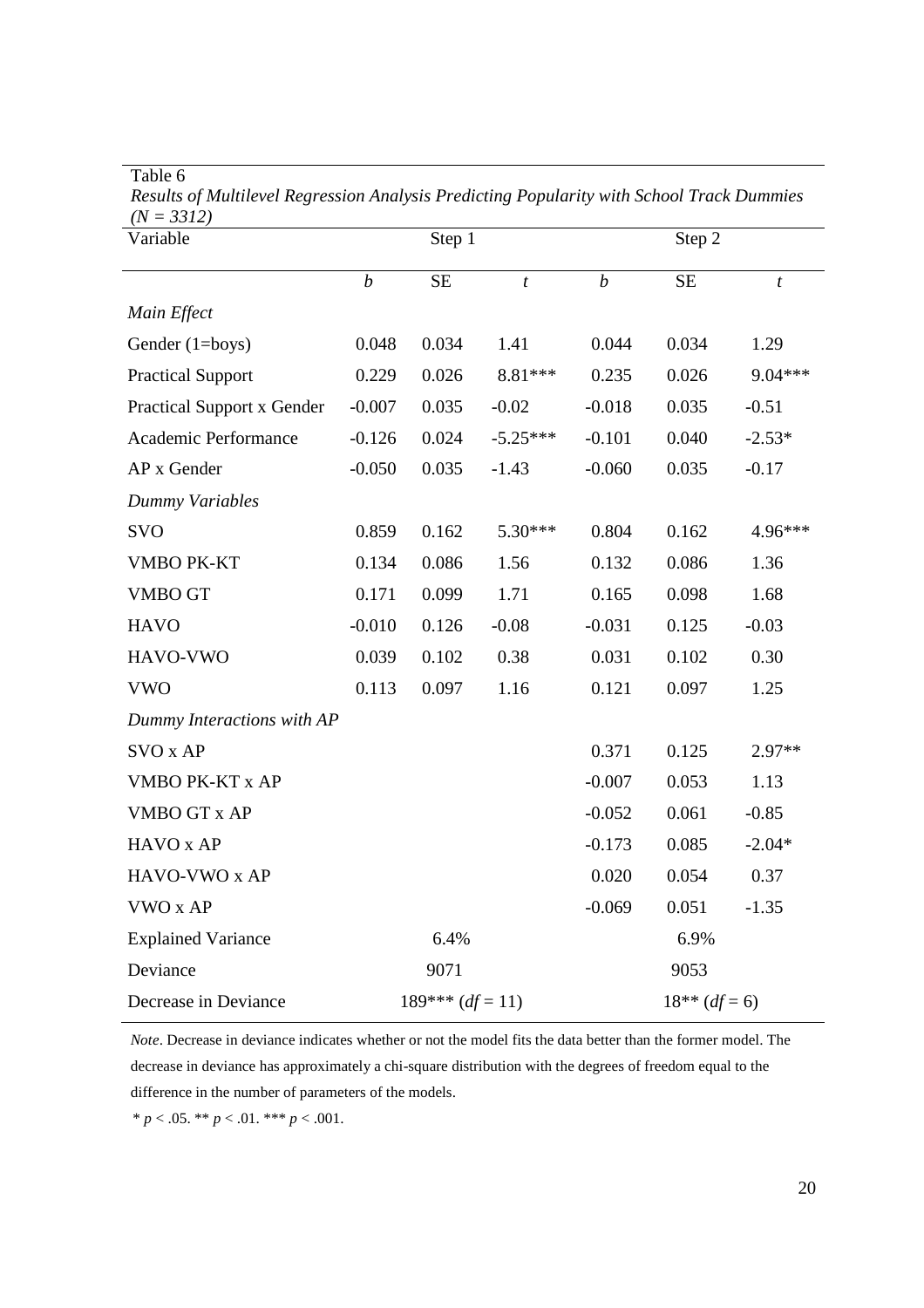#### *Time Spending*

Finally, the hypothesis that time spending mediates the relation between academic performance and popularity was tested. Firstly, a factor analysis was performed for the two time spending scales: supervised and unsupervised time spending. This showed that we had two reliable and valid scales (supervised time spending: Cronbach's Alpha = 0.72 / unsupervised time spending: Cronbach's Alpha  $= 0.76$ ).

To show mediation we had to look at three different steps (Baron & Kenny, 1986). First we tested the relation between the independent and the mediator variable, which was done with a Pearson correlation analysis between academic performance and the two time spending scales  $(N = 934)$ . This correlation is presented in Table 7, this shows that supervised time spending  $(r(934)= -0.13, p < 0.01)$ , unsupervised time spending  $(r(934)) = -0.17, p <$ 0.01) and academic performance were significantly negatively related to each other.

| Table 7                                                              |          |                                                     |  |  |  |  |  |
|----------------------------------------------------------------------|----------|-----------------------------------------------------|--|--|--|--|--|
| Correlations of Academic Performance and Time Spending ( $N = 934$ ) |          |                                                     |  |  |  |  |  |
|                                                                      |          | Supervised Time Spending Unsupervised Time Spending |  |  |  |  |  |
|                                                                      |          |                                                     |  |  |  |  |  |
| Academic Performance                                                 | $-125**$ | $-167**$                                            |  |  |  |  |  |
| <i>Note.</i> * $p < .05$ . ** $p < .01$ .                            |          |                                                     |  |  |  |  |  |

The second analysis was a regression analysis, which tested the relation between the independent and the dependent variable: academic performance and popularity. From Table 8 (Step 1) we see that academic performance had a significant negative relation with popularity  $(b = -0.11, t(932) = -2.28, p < 0.05)$ . So popularity decreases when academic performance increases.

The third analysis was also a regression analysis which tested the relation between the independent and the dependent variable and also the relation between the mediator and the dependent variable. This means that we had to perform a regression analysis which incorporates academic performance, popularity and time spending. We can speak of mediation when the significant relation between academic performance and popularity disappears. These results are shown in the multilevel regression analysis in Table 8. The results showed that when the time spending scales were added to the model, the negative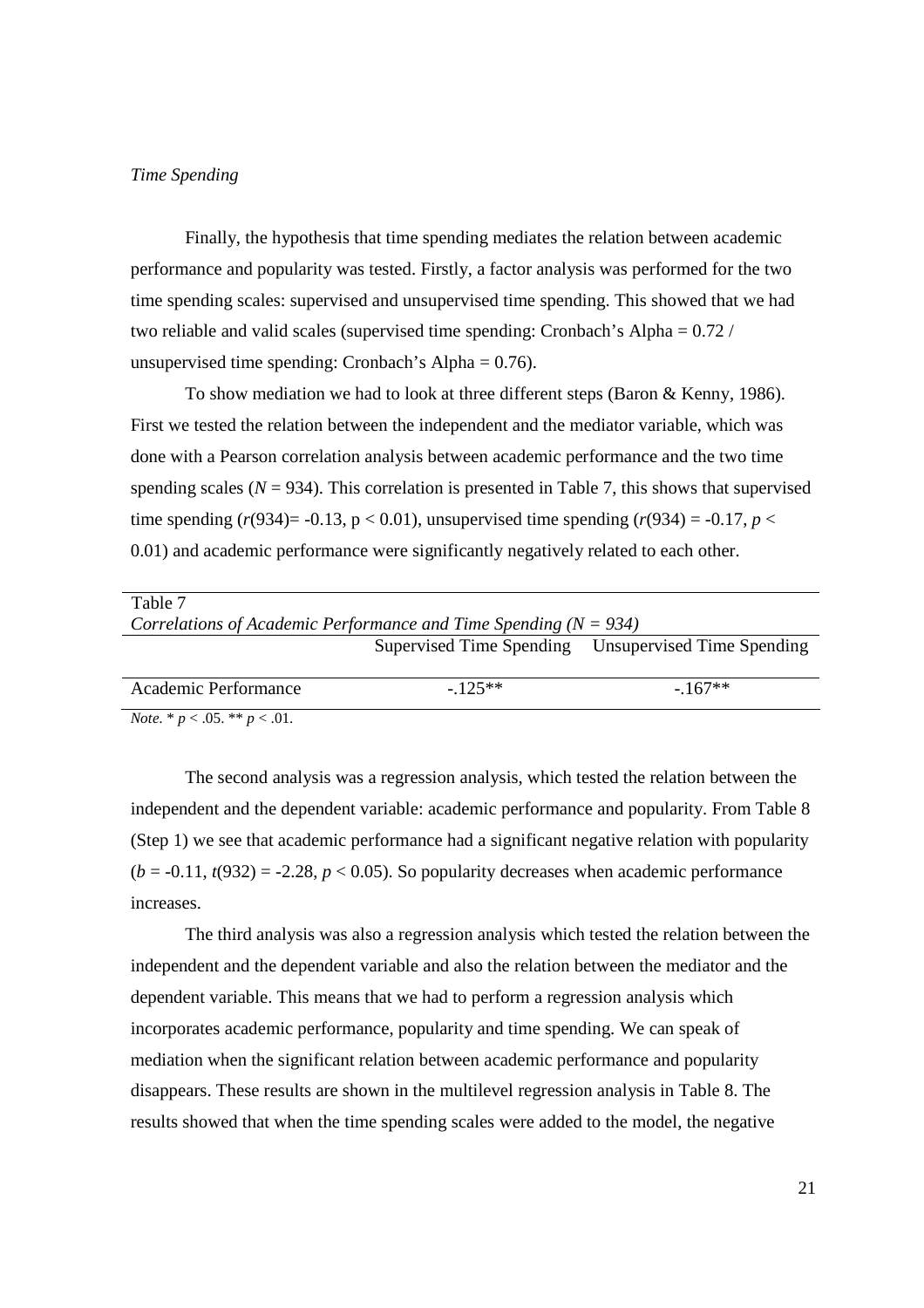significant effect academic performance had on popularity disappeared. Academic performance went from being significant in the first step  $(b = -0.11, t(932) = -.2.28, p < 0.05)$ to being not significant in the second step ( $b = -0.06$ ,  $t(932) = -1.22$ ,  $p < 0.11$ ). Table 8 shows that only unsupervised time spending created this result  $(b = 0.23, t(932) = 6.42, p < 0.001)$ .

| Resuus of muuttevet Regression Anatyses Freatcung Fopularity wun Time Spenaing<br>$(N=934)$ |                  |           |                  |                  |           |                  |  |
|---------------------------------------------------------------------------------------------|------------------|-----------|------------------|------------------|-----------|------------------|--|
| Variable                                                                                    |                  | Step 1    |                  |                  | Step 2    |                  |  |
|                                                                                             | $\boldsymbol{b}$ | <b>SE</b> | $\boldsymbol{t}$ | $\boldsymbol{b}$ | <b>SE</b> | $\boldsymbol{t}$ |  |
| Main Effect                                                                                 |                  |           |                  |                  |           |                  |  |
| Gender (1=boys)                                                                             | 0.000            | 0.066     | 0.00             | 0.056            | 0.065     | 0.86             |  |
| <b>Practical Support</b>                                                                    | 0.201            | 0.048     | 4.19***          | 0.204            | 0.046     | 4.43***          |  |
| <b>Practical Support x Gender</b>                                                           | $-0.003$         | 0.070     | $-0.04$          | $-0.007$         | 0.069     | $-0.10$          |  |
| Academic Performance                                                                        | $-0.105$         | 0.046     | $-2.28*$         | $-0.056$         | 0.046     | $-1.22$          |  |
| AP x Gender                                                                                 | $-0.002$         | 0.069     | $-0.03$          | $-0.017$         | 0.068     | $-0.03$          |  |
| <b>Time Spending Scales</b>                                                                 |                  |           |                  |                  |           |                  |  |
| Supervised TS                                                                               |                  |           |                  | $-0.023$         | 0.035     | $-0.66$          |  |
| Unsupervised TS                                                                             |                  |           |                  | 0.231            | 0.036     | $6.42***$        |  |
| <b>Explained Variance</b>                                                                   |                  | 3.1%      |                  |                  | 7.3%      |                  |  |
| Deviance                                                                                    |                  | 2634      |                  |                  | 2590      |                  |  |
| Decrease in Deviance                                                                        | $31***$ (df = 5) |           |                  | $44***$ (df = 2) |           |                  |  |

Table 8 *Results of Multilevel Regression Analyses Predicting Popularity with Time Spending* 

*Note*. Decrease in deviance indicates whether or not the model fits the data better than the former model. The decrease in deviance has approximately a chi-square distribution with the degrees of freedom equal to the difference in the number of parameters of the models.

\*  $p < .05$ . \*\*  $p < .01$ . \*\*\*  $p < .001$ .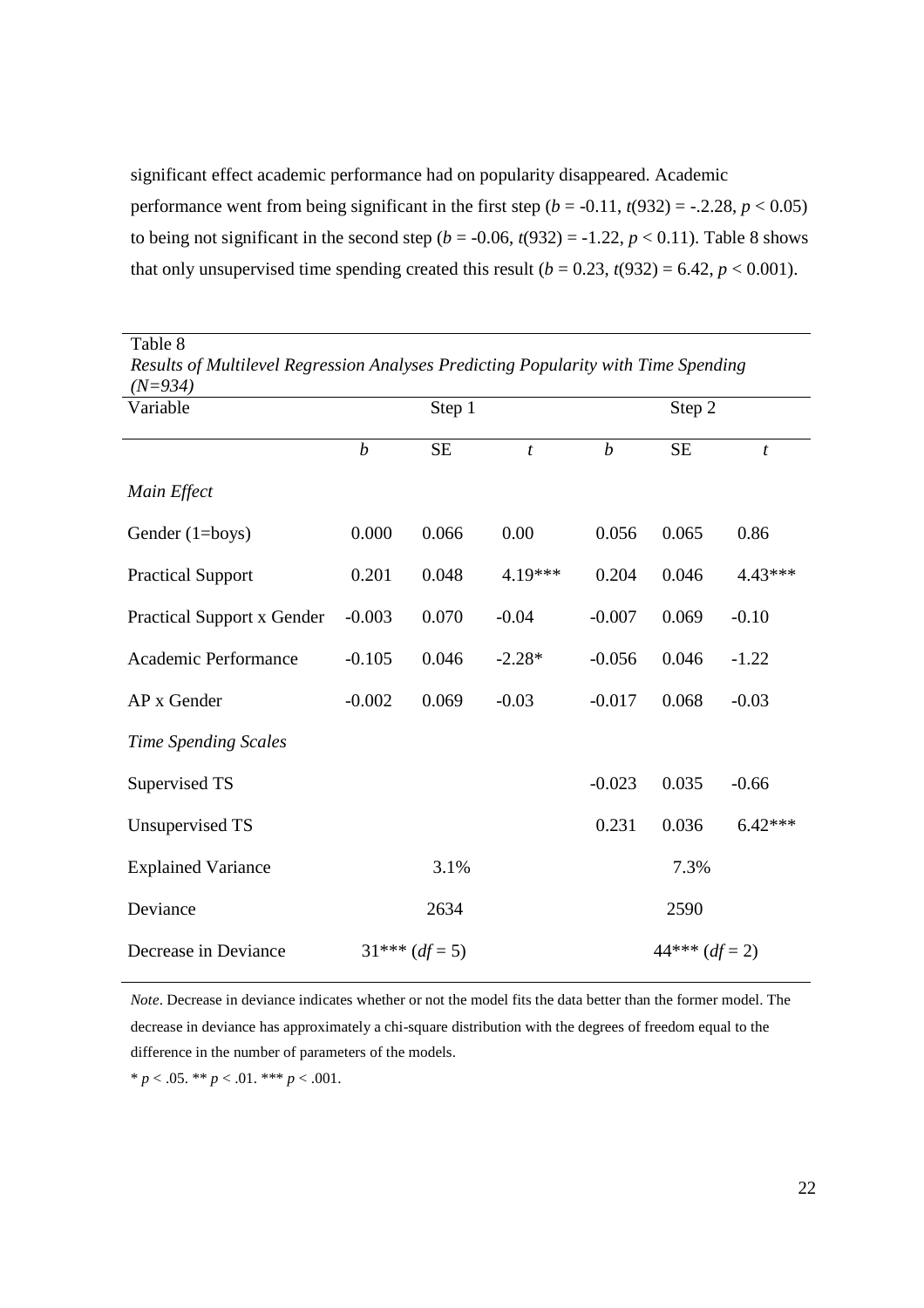## **Discussion**

The theory discussed in the present study showed us that an interesting aspect of the onset of adolescence is the change in peer value for academic performance. The aim of the present study was to examine the relation between academic performance and popularity. We were especially interested to see to what extent the class norm and school track moderated this relation. Alternatively we examined to what extent this relation was mediated by time spending. Here, the main results of the present study will be discussed.

First of all, we found that academic performance and popularity had a significant negative relation with each other, which was in line with our expectations. One interesting result is that we found no gender differences. Previous research showed, however, that especially for boys the relation between academic performance and popularity was negative. This could be the result of only controlling for practical support in the model. Therefore there is a need for further investigation focusing on the role of gender, because previous investigators have reported differences in academic performance and popularity for boys and girls (De Bruyn & Cillessen; 2006).

The second part of the present research was to see to what extent the class norm and/or school tracks affected the relation between academic performance and popularity. We especially expected that in upper school tracks deviation from the norm to perform well academically might strengthen the negative effect of academic performance on popularity.. We found that the class norm did not moderate the relation between academic performance and popularity. From the results we found no significant interaction effect between class norm and academic performance for popularity. We found that school track does moderate this relation, especially the "HAVO" school track. Moreover, it appeared that the "SVO" school track, a lower academic level, significantly moderated the relation between academic performance and popularity, but in a positive way. Apparently, in the lower school tracks high academic performance is associated with popularity, whereas in the upper school tracks low academic performance is related to popularity.

The third hypothesis we tested was if time spending (especially unsupervised time spending) could make the relation between academic performance and popularity insignificant by adding this variable to the regression analysis. As expected, unsupervised

23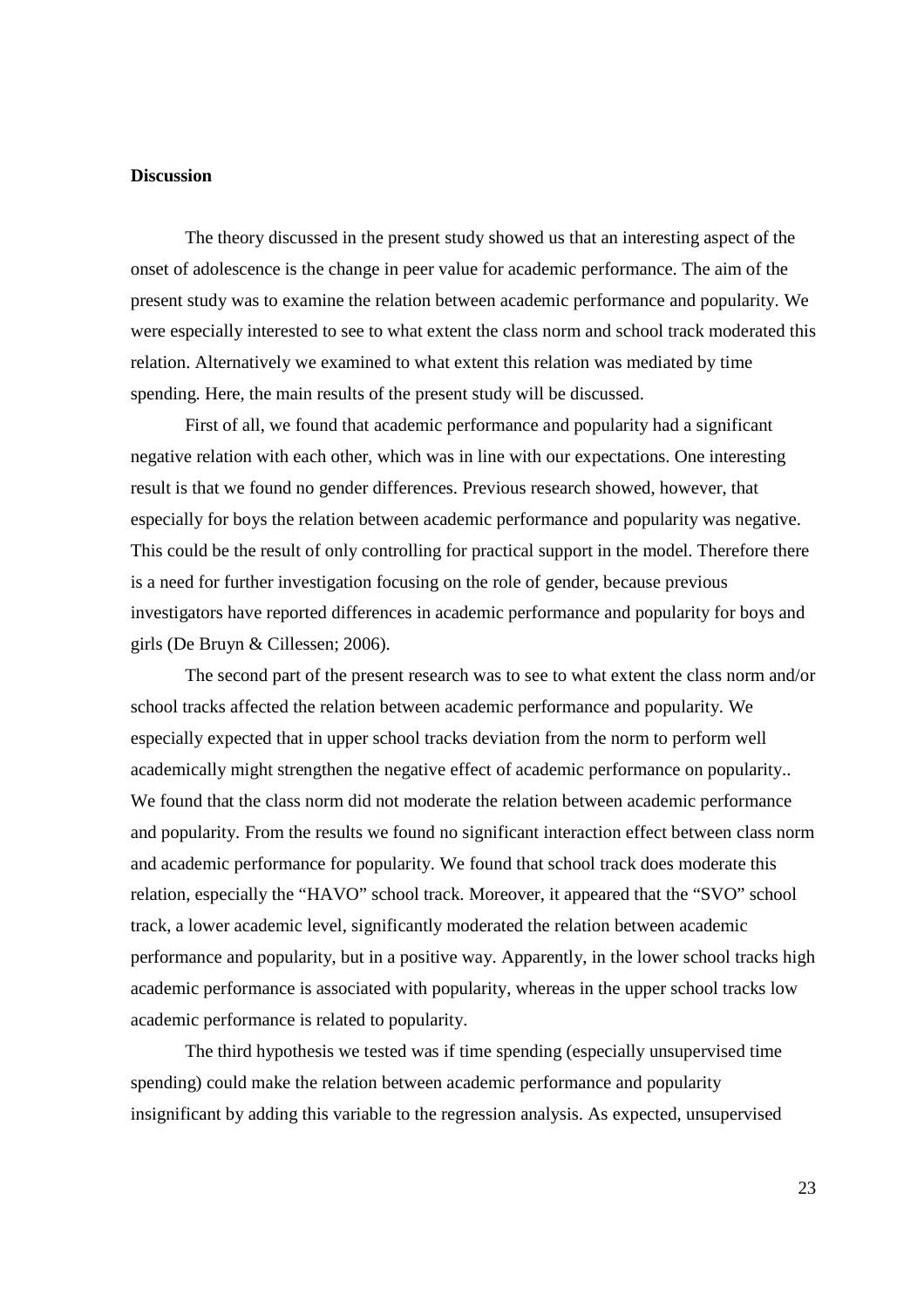time spending mediated this relation, whereas supervised time spending did not. Specifically, when unsupervised time spending was added to the model, the relation between academic performance and popularity disappeared. This notion can be linked to Moffitt's maturity gap theory, adolescents want to distance themselves from adults and show that they are independent by spending time unsupervised. Adolescents actively choose their time spending activities to derive their goal: popularity (cf. Lindenberg, 2006).

#### *Strengths, limitations and recommendations.*

The first problem we encounter is that we cannot firmly conclude about causality. Academic performance is used as a predictor for popularity. The question remains whether or not the relation between these two variables works this way or the other way around. It could be that popularity serves as predictor of academic engagement. There is also evidence found which supports this view. Schwartz, Gorman, Nakamoto and McKay (2006) showed that popular youth are more likely to have academic difficulties. This means that popularity could also explain academic performance. Popular adolescents derive status from their academic avoidance. This might create social pressure to maintain their academic underachievement. However, this notion is based upon the similarity theory. This theory argues that similar people join each other, which is contrary to the theories we used in the present study. Moreover, the results from the present study show that particular school tracks even reinforce the predicting relation between academic performance and popularity.

A second problem is that the popularity scale has its limitations. The popularity scale used in the present study is somewhat different from that of most other studies. In the present study popularity is defined by asking the respondents "who do others want to be associated with?". The majority of research about this subject defines popularity with questions about who is the most and the least popular in a peer group. This can be seen as a disadvantage because the outcome of the present research is not directly comparable to other studies.

A strong point of the present research is that scores were calculated with the use of peer nominations. These were used for a majority of the measures in the present study, they are well suited to determine the aspects used here; such as popularity, academic performance and practical support. This study focused on the classroom and the school track environment, peer nominations were not assessed in other contexts. A limitation is that adolescents could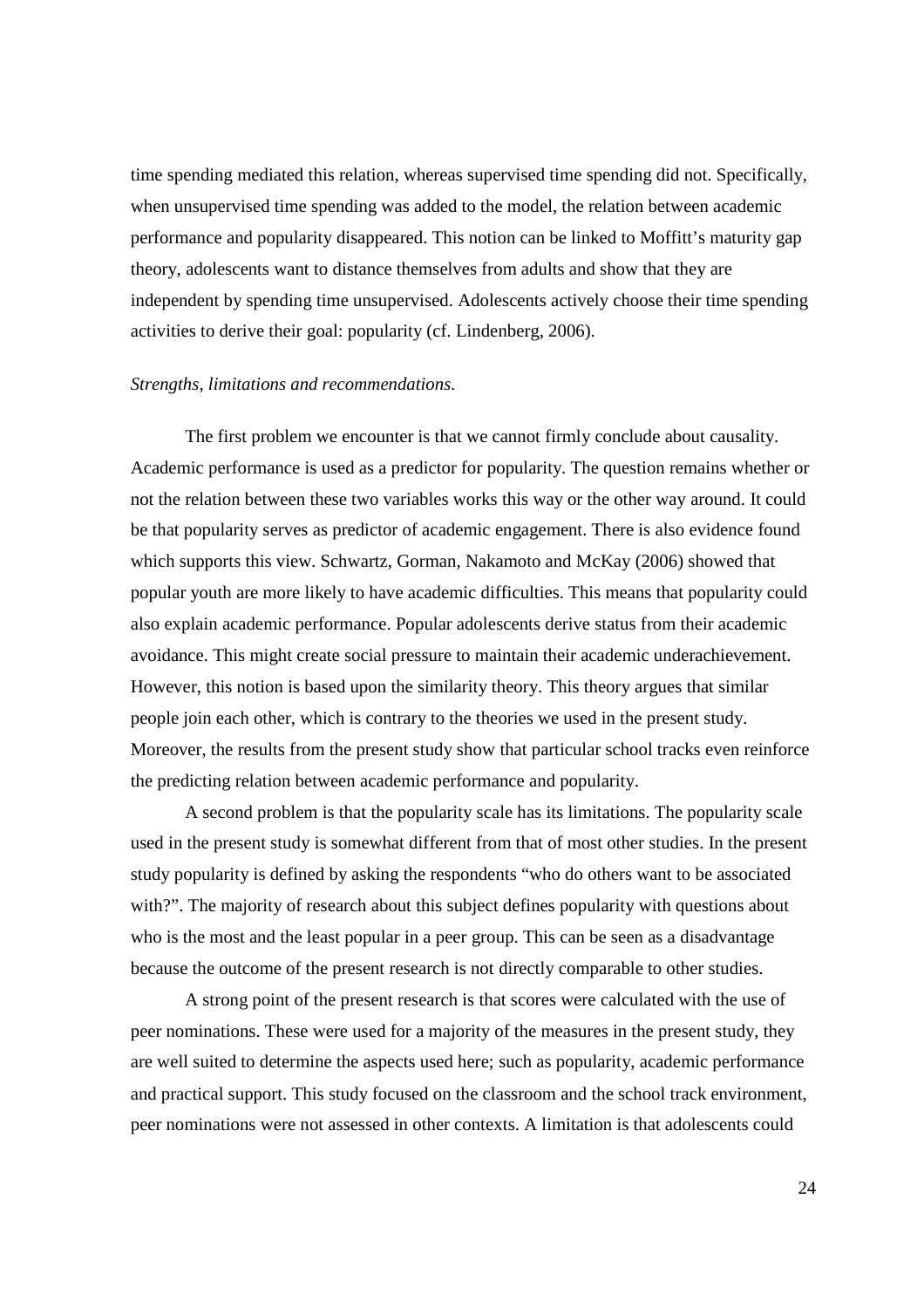only nominate the peers in their own class, not everybody in their school. We used two levels for the multilevel analysis (individual and school class) but a third level could be added to this model, the school environment. The school environment could have an influence upon the other levels. This means that adolescents could have friends outside the classroom. When this level is taken into consideration and added to the peer nomination questionnaire the outcome could be different. An individual is nested within all kinds of different social contexts, the school environment influences the individual level as well as the class level.

Finally, we can conclude that it is important to investigate the notion of "popularity" and "time spending" even further, especially when it is associated with low academic performance and perhaps absenteeism. This way one can identify groups of adolescents who are likely to disengage from the school environment. This present research shows that when adolescents in upper school tracks show a low academic performance, peers value this trait positively. We showed that when academic performance decreases, popularity increases. This could be predictive of deficient school performance (Schwartz, Gorman, Nakamoto & McKay, 2006). To show this relation we used interaction effects to understand in which way academic performance is related to gender, school track and class norm. Although we saw that academic performance was negatively related to popularity, the relation was mediated by unsupervised time spending. Adolescents will actively try to achieve their popularity goal but we also showed that this could be a side effect of time spending. Further research in this field is necessary to create more insight in which way adolescents are popular and how time spending influences popularity.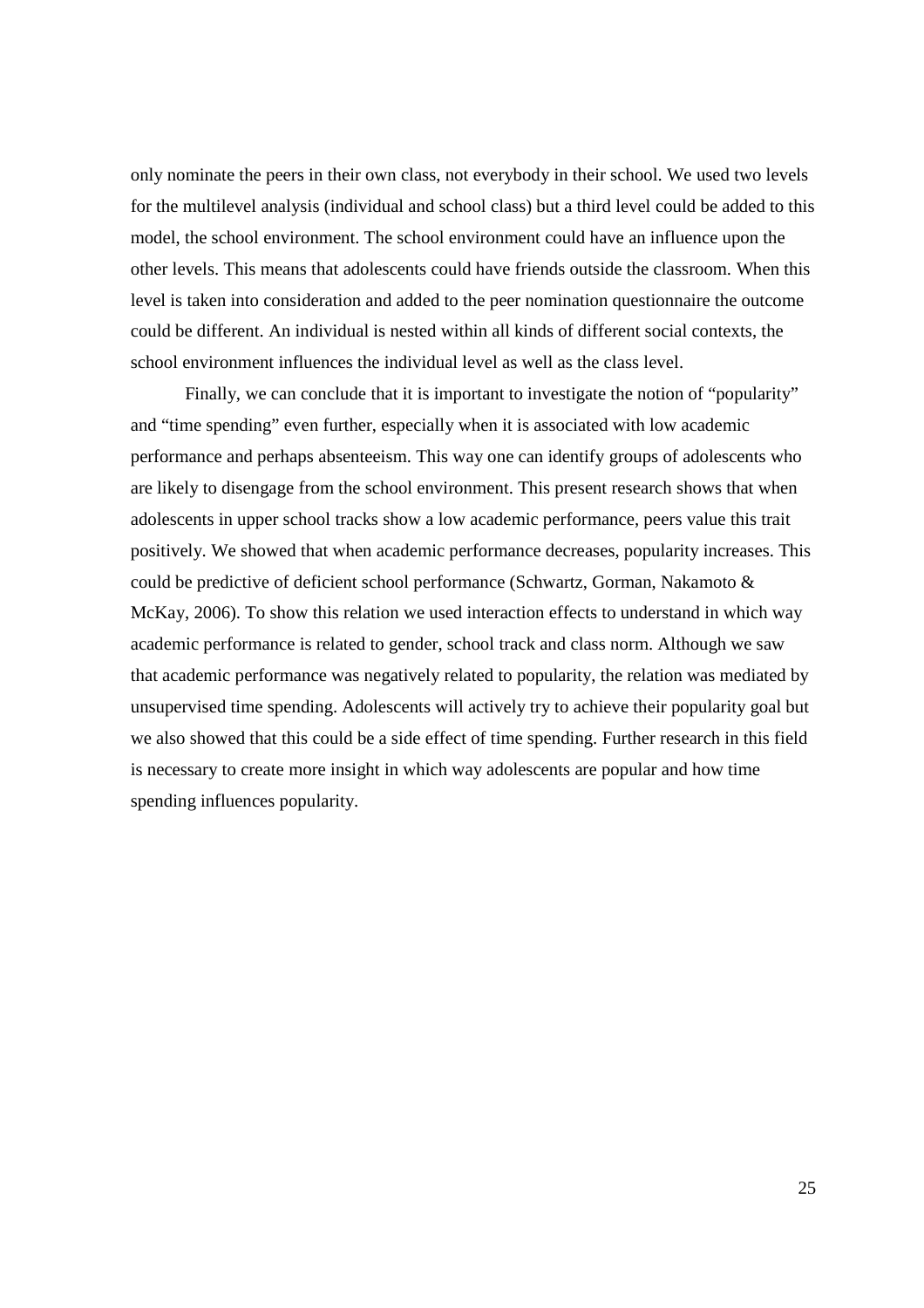#### **Bibliography**

- Adler, P.A. & Adler, P. (1995). Dynamics of inclusion and exclusion in preadolescent cliques. *Social Psychology Quarterly*, *58*, 145-162.
- Adler, P.A., Kless, S.J. & Adler, P. (1992). Socialization to gender roles: popularity among elementary school boys and girls. *Sociology of Education*, *65*, 169-187.
- Agnew, R. (2003). An integrated theory of the adolescent peak in offending. *Youth & Society*, *34*, 263-299.
- Allen, J.P., Weissberg, R.P. & Hawkins, J.A. (1989). The relations between values and social competence in early adolescence. *Developmental Psychology, 25*, 458-464.
- Anderman, L.H. & Anderman, E.M. (1999). Social predictors of changes in students' performance goal orientations. *Contemporary Educational Psychology, 24,* 21-37.
- Baron, R. M. & Kenny, D. A. (1986). The moderator-mediator variable distinction in social psychological research: Conceptual, strategic, and statistical considerations. *Journal of Personality and Social Psychology, 51,* 1173-1182.
- Berghout Austin, A.M. & Draper, D.C. (1984). The relationship among peer acceptance, social impact, and academic achievement in middle childhood. *American Educational Research Journal*, *21*, 597-604.
- Boivin, M., Dodge, K.A. & Coie, J.D. (1995). Individual-group behavioral similarity and peer status in experimental play groups of boys: The social misfit revisited. *Journal of Personality and Social Psychology, 69,* 269–279.
- Bukowski, W.M., Sippola, L.K. & Newcomb, A.F. (2000). Variations in patterns of attraction to same- and other-sex peers during early adolescence. *Developmental Psychology, 36*, 147-154.
- Cillessen, A.H.N. & Mayeux, L. (2004). From censure to reinforcement: Developmental changes in the association between aggression and social status. *Child Development, 75*, 147-163.
- Cillessen, A.H.N. & Rose, A.J. (2005). Understanding popularity in the peer system. *Current directions in Psychological Science, 14*, 102-105.
- De Bruyn, E.H. & Cillessen, A.H.N. (2006). Heterogeneity of girls' consensual popularity: academic and interpersonal behavioral profiles. *Journal of Youth and Adolescence, 35,*  435–445.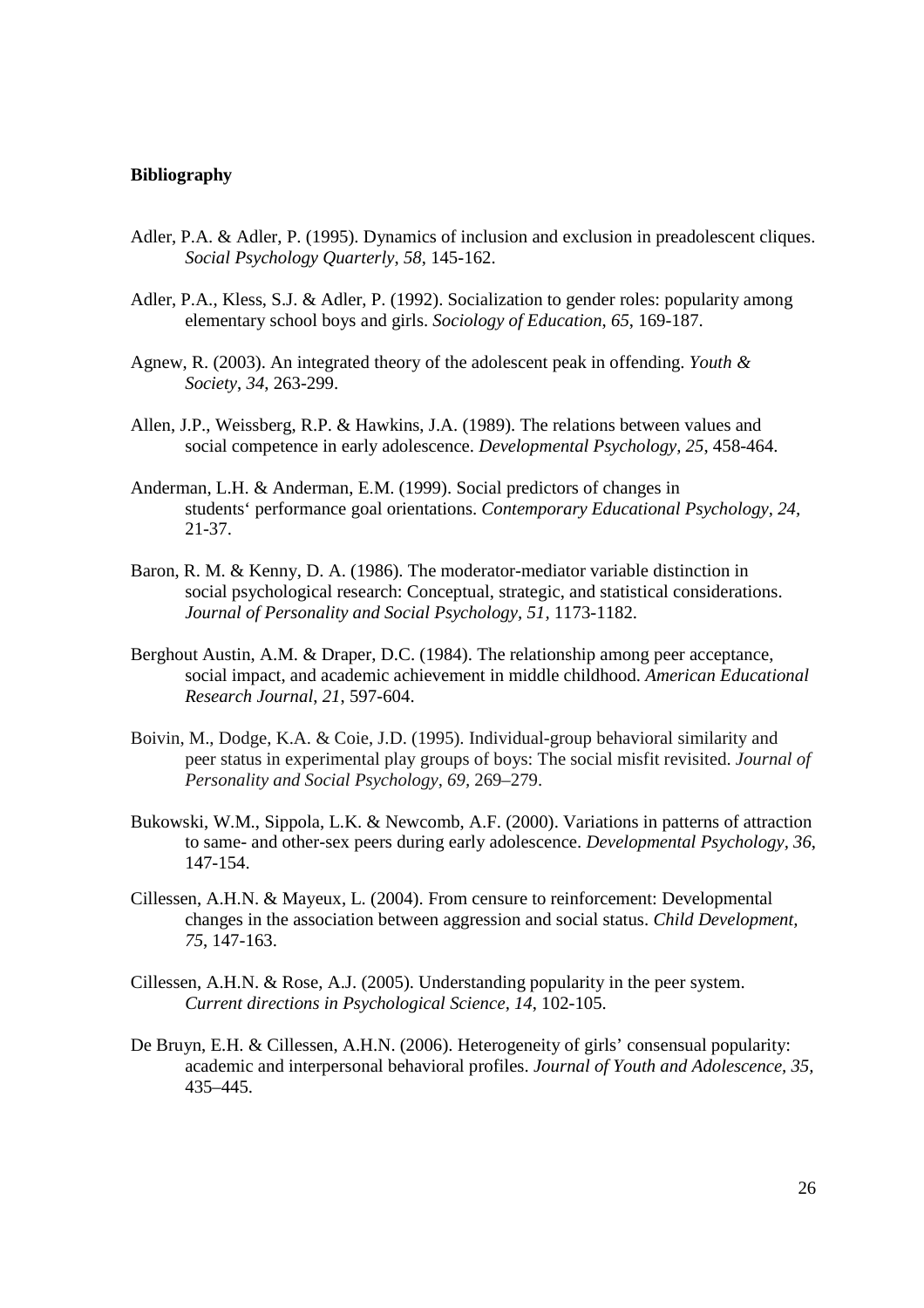- De Bruyn, E.H. & Cillessen, A.H.N. (2008). Leisure activity preferences and perceived popularity in early adolescence. *Journal of Leisure Research*, *40*, 442-457.
- DeRosier, M.E., Cillessen, A.H.N., Coie, J.D. & Dodge, K.A. (1994). Group social context and children's aggressive behavior. *Child Development, 65*, 1068–1079.
- Dijkstra, J.K., Lindenberg, S., Verhulst, F.C., Ormel, J. & Veenstra, R. (2009). The relation between popularity and aggressive, destructive, and norm-breaking behaviors: Moderating effects of athletic abilities, physical attractiveness, and prosociality. *Journal of Research on Adolescence, 19*, 295-308
- Dowson, M. & McInerney, D.M. (2001). Psychological parameters of students' social and work avoidance goals: A qualitative investigation. *Journal of Educational Psychology, 93,* 35-42.
- Eder, D. (1985). The cycle of popularity: Interpersonal relations among female adolescents. *Sociology of Education, 58*, 154-165.
- Estell, D.B., Cairns, R.B., Farmer, T.W. & Cairns, B.D. (2002). Aggression in inner-city early elementary classrooms: individual and peer-group configurations. *Merrill-Palmer Quarterly*, *48*, 52-76.
- Farmer, T.W., Estell, D.B., Bishop, J.L., O'Neal, K.K. & Cairns, B.D. (2003). Rejected bullies or popular leaders? The social relations of aggressive subtypes of rural African American early adolescents. *Developmental Psychology, 39,* 992–1004.
- Farmer, T.W. & Hollowell, J.H. (1994). Social networks in mainstream classrooms: social affiliations and behavioral characteristics of students with EBD. *Journal of Emotional & Behavioral Disorders, 2*, 143-156.
- Gallagher, J.J. & Crowder, T. (1957). The adjustment of gifted children in the classroom. *Exceptional Children, 23*, 306-319.
- Gifford-Smith, M.E. & Brownell, C.A. (2002). Childhood peer relationships: social acceptance, friendships, and peer networks. *Journal of School Psychology, 40*, 235- 284.
- Gorman, A.H., Kim, J. & Schimmelbusch, H. (2002). The attributes adolescents associate with peer popularity and teacher preference. *Journal of School Psychology, 40*, 143- 165.
- Graham, S., Taylor, A. & Hudley, C. (1998). Exploring achievement values among ethnic minority early adolescents. *Journal of Educations Psychology, 90*, 606-620.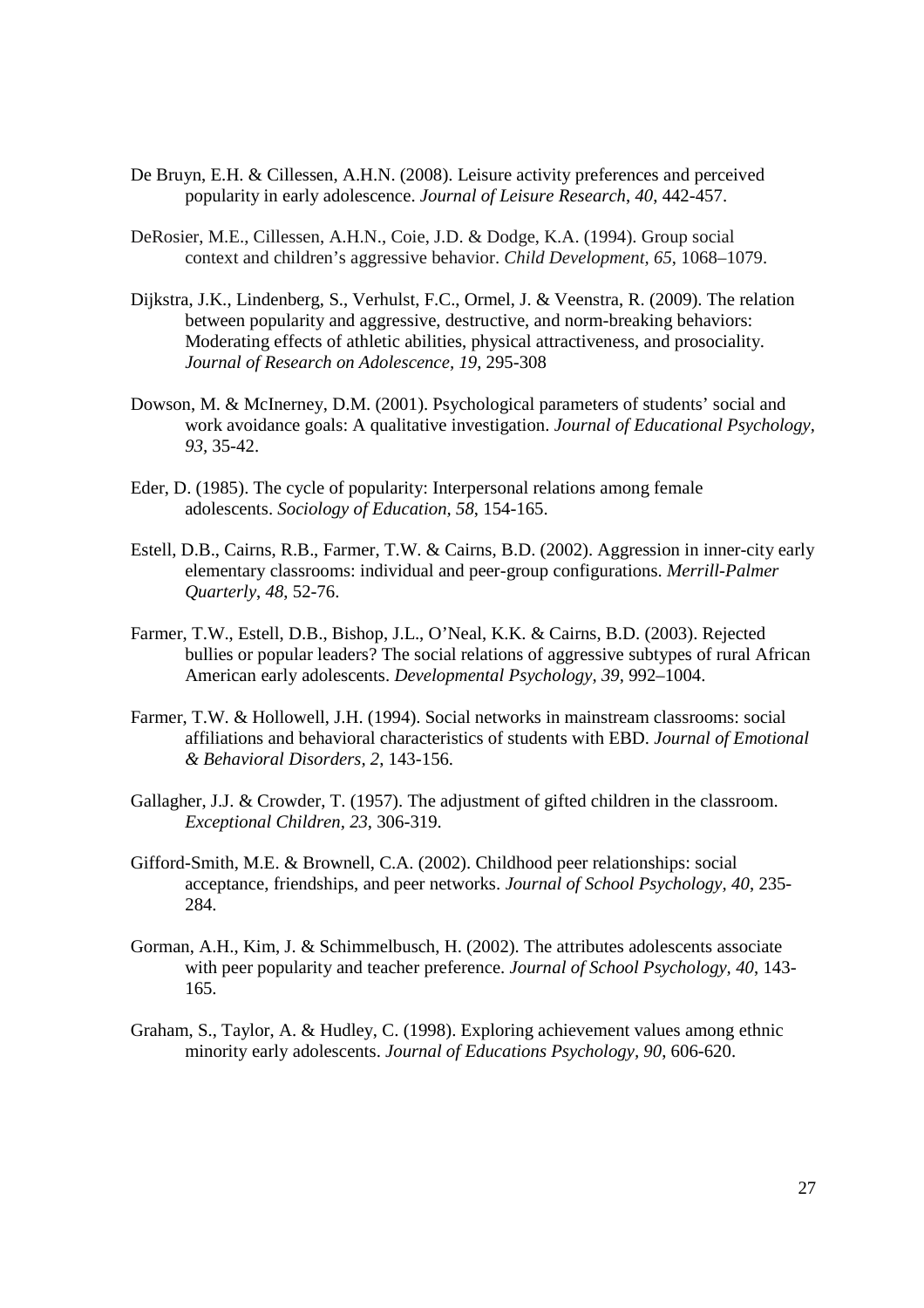- Green, K.D., Forehand, R., Beck, S.J. & Vosk, B. (1980). An assessment of the relationship among measures of children's social competence and children's academic achievement. *Child Development*, *51*, 1149-1156.
- Kiefer, S.M. & Ryan, A.M. (2008). Striving for social dominance over peers: the implications for academic adjustment during early adolescence. *Journal of Educational Psychology, 100,* 417-428.
- LaFontana, K.M. & Cillessen, A.H.N. (1999). Children's interpersonal perceptions as a function of sociometric and peer-perceived popularity. *The Journal of Genetic Psychology, 160*, 225–242.
- LaFontana, K.M. & Cillessen, A.H.N. (2002). Children's perceptions of popular and unpopular peers: A multimethod assessment. *Developmental Psychology, 38*, 635-647.
- Lease, A.M., Musgrove, K.T. & Axelrod, J. L. (2002). Dimensions of social status in preadolescent peer groups: Likeability, perceived popularity, and social dominance. *Social Development, 11,* 508-533.
- Lindenberg, S. (2006). Prosocial behavior, solidarity, and framing processes. In: D. Fetchenhauer, A. Flache, A.P. Buunk, and S. Lindenberg (Eds.), *Solidarity and Prosocial Behavior. An Integration of Sociological and Psychological Perspectives.* (pp.23-44). New York: Springer.
- Lindenberg, S. & Steg, L. (2007). Normative, gain and hedonic goal frames guiding environmental behavior. *Journal of Social Issues*, *65,* 117-137.
- Luthar, S.S. & McMahon, T.J. (1996). Peer reputation among inner-city adolescents: Structure and correlates. *Journal of Research on Adolescence, 6,* 581-603.
- Miller, N. & Maruyama, G. (1976). Ordinal position and peer popularity. *Journal of Personality and Social Psychology, 33,* 123-131.
- Moffitt, T.E. (1993). Adolescence-limited and life-course persistent antisocial behavior: A developmental taxonomy. *Psychological Review, 100*, 674-701.
- Morris, T.M. & Jackson, J. (1986). Academic achievement and popularity in lowsocioeconomic status black children. *Journal of Psychopathology and Behavioral Assessment, 8,* 39-46.
- Newcomb, A.F., Bukowski, W.M. & Pattee, L. (1993). Children's peer relations a meta-analytic review of popular, rejected, neglected, controversial, and average sociometric status. *Psychological Bulletin, 133*, 99-128.